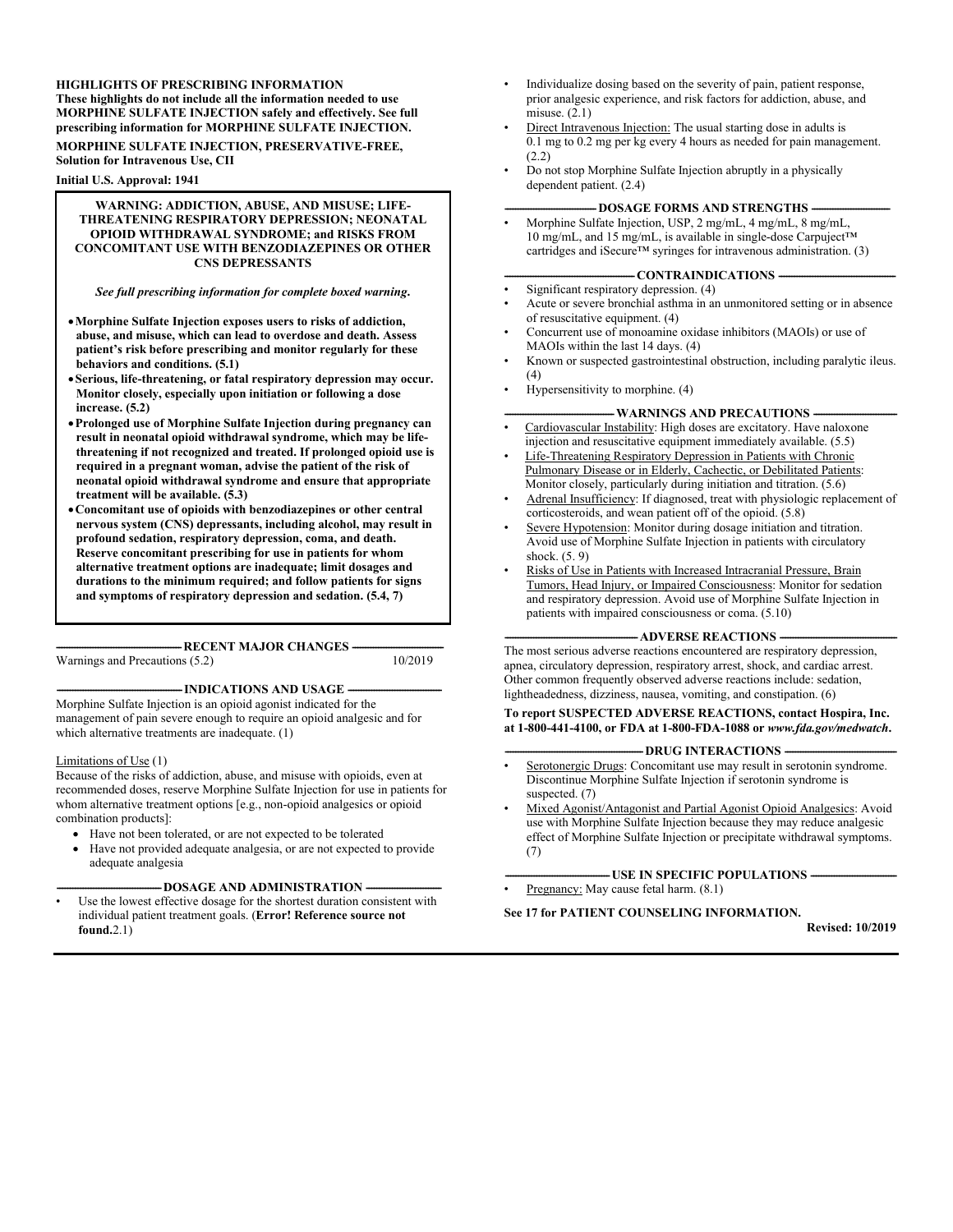**FULL PRESCRIBING INFORMATION: CONTENTS\* WARNING: ADDICTION, ABUSE, AND MISUSE; LIFE-THREATENING RESPIRATORY DEPRESSION; NEONATAL OPIOID WITHDRAWAL SYNDROME; and RISKS FROM CONCOMITANT USE WITH BENZODIAZEPINES OR OTHER CNS DEPRESSANTS** 

#### **1 INDICATIONS AND USAGE**

# **2 DOSAGE AND ADMINISTRATION**<br>2.1 **Important Dosage and Administrat**

- 2.1 Important Dosage and Administration Instructions
- 2.2 Initial Dosage
- 2.3 Titration and Maintenance of Therapy
- 2.4 Discontinuation of Morphine Sulfate Injection
- **3 DOSAGE FORMS AND STRENGTHS**

#### **4 CONTRAINDICATIONS**

#### **5 WARNINGS AND PRECAUTIONS**

- 5.1 Addiction, Abuse, and Misuse
	- 5.2 Life-Threatening Respiratory Depression
	- 5.3 Neonatal Opioid Withdrawal Syndrome
	- 5.4 Risks from Concomitant Use with Benzodiazepines or Other Central Nervous System Depressants
	- 5.5 Cardiovascular Instability
	- 5.6 Life-Threatening Respiratory Depression in Patients with Chronic Pulmonary Disease or in Elderly, Cachectic, or Debilitated Patients
	- 5.7 Interaction with Monoamine Oxidase Inhibitors
	- 5.8 Adrenal Insufficiency
	- 5.9 Severe Hypotension
	- 5.10 Risks of Use in Patients with Increased Intracranial Pressure, Brain Tumors, Head Injury, or Impaired Consciousness
	- 5.11 Risks of Use in Patients with Gastrointestinal Conditions
	- 5.12 Increased Risk of Seizures in Patients with Seizure Disorders
	- 5.13 Withdrawal
- 5.14 Risks of Driving and Operating Machinery
- **6 ADVERSE REACTIONS**

#### **7 DRUG INTERACTIONS**

- **8 USE IN SPECIFIC POPULATIONS** 
	- 8.1 Pregnancy
	- 8.2 Lactation
	- 8.3 Females and Males of Reproductive Potential
	- 8.4 Pediatric Use
	- 8.5 Geriatric Use
	- 8.6 Hepatic Impairment
	- 8.7 Renal Impairment

#### **9 DRUG ABUSE AND DEPENDENCE**

- 9.1 Controlled Substance
- 9.2 Abuse
- 9.3 Dependence
- **10 OVERDOSAGE**
- **11 DESCRIPTION**

#### **12 CLINICAL PHARMACOLOGY**

- 12.1 Mechanism of Action
- 12.2 Pharmacodynamics
- 12.3 Pharmacokinetics

#### **13 NONCLINICAL TOXICOLOGY**

- 13.1 Carcinogenesis, Mutagenesis, Impairment of Fertility
- **16 HOW SUPPLIED/STORAGE AND HANDLING**

#### **17 PATIENT COUNSELING INFORMATION**

\* Sections or subsections omitted from the full prescribing information are not listed.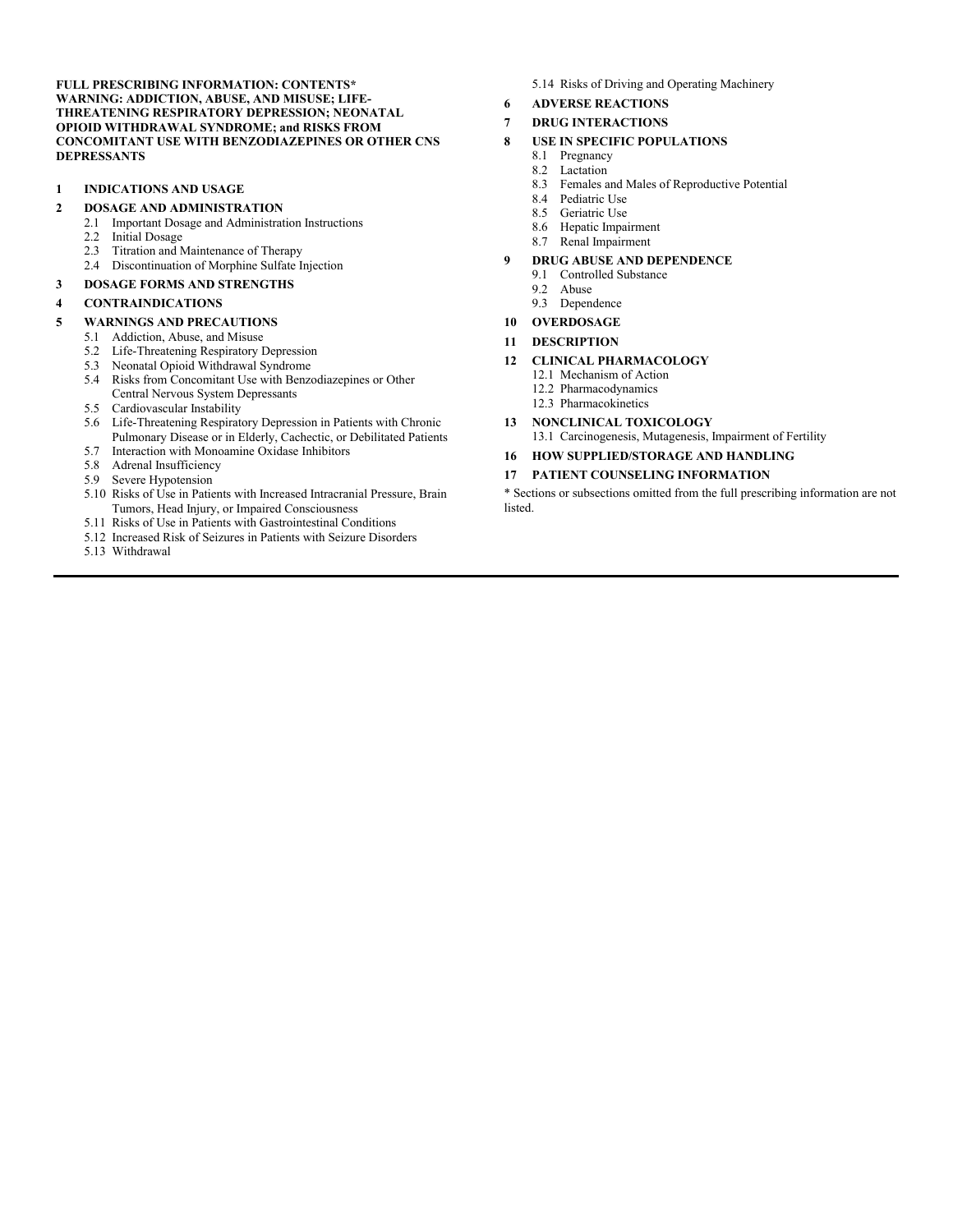### **WARNING: ADDICTION, ABUSE, AND MISUSE; LIFE-THREATENING RESPIRATORY DEPRESSION; NEONATAL OPIOID WITHDRAWAL SYNDROME; and RISKS FROM CONCOMITANT USE WITH BENZODIAZEPINES OR OTHER CNS DEPRESSANTS**

#### **Addiction, Abuse, and Misuse**

**Morphine Sulfate Injection exposes patients and other users to the risks of opioid addiction, abuse, and misuse, which can lead to overdose and death. Assess each patient's risk prior to prescribing Morphine Sulfate Injection, and monitor all patients regularly for the development of these behaviors and conditions** *[see Warnings and Precautions (5.1)]***.** 

#### **Life-Threatening Respiratory Depression**

**Serious, life-threatening, or fatal respiratory depression may occur with use of Morphine Sulfate Injection. Monitor for respiratory depression, especially during initiation of Morphine Sulfate Injection or following a dose increase. Because of delay in maximum CNS effect with intravenously administered morphine (30 min), rapid IV administration may result in overdosing** *[see Warnings and Precautions (5.2)].* 

#### **Neonatal Opioid Withdrawal Syndrome**

**Prolonged use of Morphine Sulfate Injection during pregnancy can result in neonatal opioid withdrawal syndrome, which may be life-threatening if not recognized and treated, and requires management according to protocols developed by neonatology experts. If opioid use is required for a prolonged period in a pregnant woman, advise the patient of the risk of neonatal opioid withdrawal syndrome and ensure that appropriate treatment will be available** *[see Warnings and Precautions (5.3)]***.** 

**Risks From Concomitant Use With Benzodiazepines Or Other CNS Depressants Concomitant use of opioids with benzodiazepines or other central nervous system (CNS) depressants, including alcohol, may result in profound sedation, respiratory depression, coma, and death** *[***see** *Warnings and Precautions (5.4), Drug Interactions (7)]***.** 

- **Reserve concomitant prescribing of Morphine Sulfate Injection and benzodiazepines or other CNS depressants for use in patients for whom alternative treatment options are inadequate.**
- **Limit dosages and durations to the minimum required.**
- **Follow patients for signs and symptoms of respiratory depression and sedation.**

### **1 INDICATIONS AND USAGE**

Morphine Sulfate Injection is indicated for the management of pain severe enough to require an opioid analgesic and for which alternative treatments are inadequate.

#### Limitations of Use

Because of the risks of addiction, abuse, and misuse with opioids, even at recommended doses *[see Warnings and Precautions (5.1)]*, reserve Morphine Sulfate Injection for use in patients for whom alternative treatment options [e.g., non-opioid analgesics or opioid combination products]: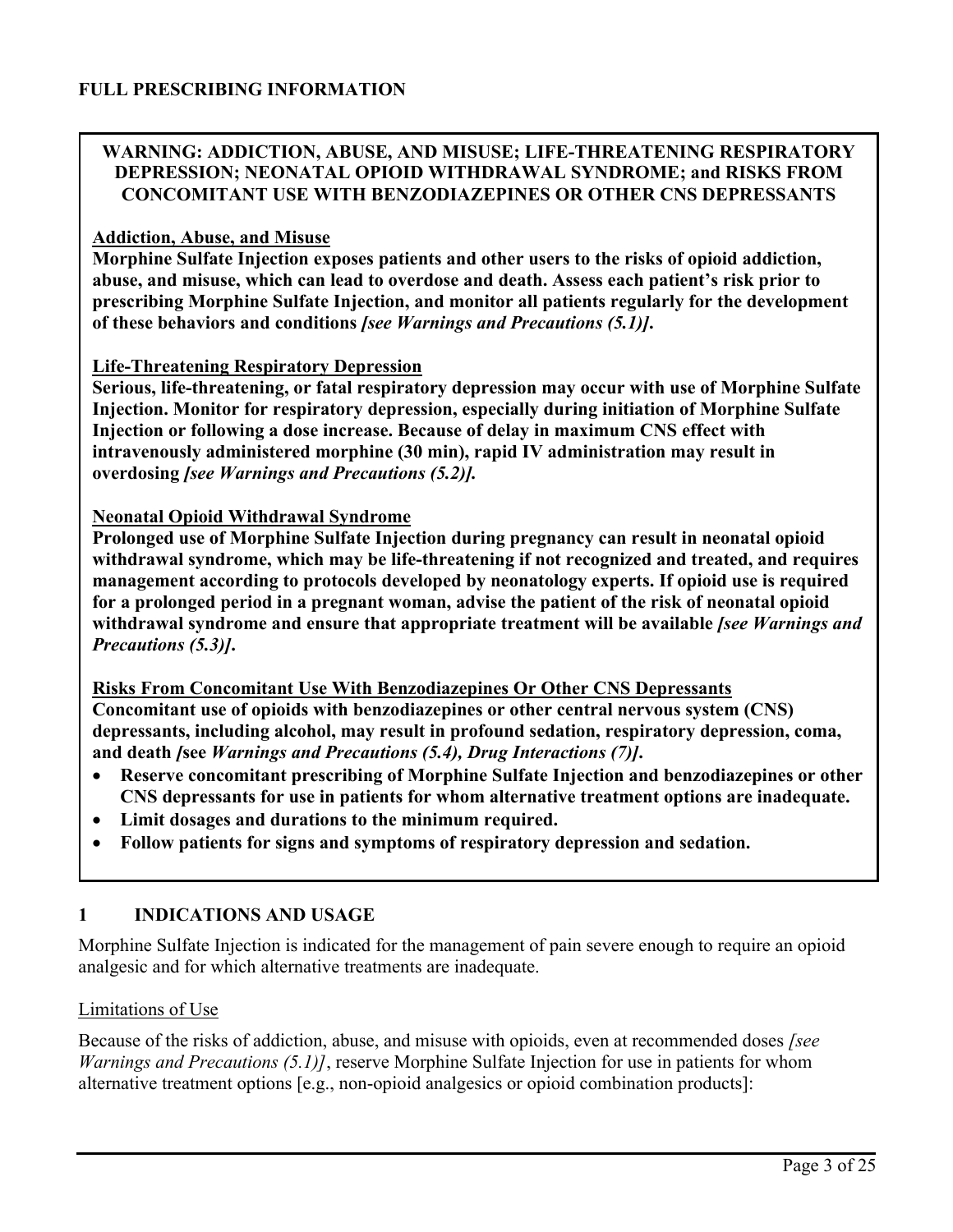- Have not been tolerated, or are not expected to be tolerated,
- Have not provided adequate analgesia, or are not expected to provide adequate analgesia

## **2 DOSAGE AND ADMINISTRATION**

### **2.1 Important Dosage and Administration Instructions**

Morphine Sulfate Injection is for intravenous administration.

Morphine Sulfate Injection is available in five concentrations as Carpuject™ cartridges and iSecure™ syringes for intravenous administration. Dosing errors can result in accidental overdose and death. Avoid dosing errors that may result from confusion between mg and mL and confusion with morphine injections of different concentrations when prescribing, dispensing, and administering Morphine Sulfate Injection. Ensure that the dose is communicated and dispensed accurately.

Use the lowest effective dosage for the shortest duration consistent with individual patient treatment goals *[see Warnings and Precautions (5)].*

Initiate the dosing regimen for each patient individually, taking into account the patient's severity of pain, patient response, prior analgesic treatment experience, and risk factors for addiction, abuse, and misuse *[see Warnings and Precautions (5.1)]*.

Monitor patients closely for respiratory depression, especially within the first 24-72 hours of initiating therapy and following dosage increases with Morphine Sulfate Injection and adjust the dosage accordingly *[see Warnings and Precautions (5.2)].*

Administration of Morphine Sulfate Injection should be limited to use by those familiar with the management of respiratory depression. Morphine must be injected slowly; rapid intravenous administration may result in chest wall rigidity.

Inspect Morphine Sulfate Injection for particulate matter and discoloration prior to administration.

### **2.2 Initial Dosage**

#### Direct Intravenous Injection

The usual starting dose in adults is 0.1 mg to 0.2 mg per kg every 4 hours as needed to manage pain. Administer the injection slowly.

### **2.3 Titration and Maintenance of Therapy**

Individually titrate Morphine Sulfate Injection to a dose that provides adequate analgesia and minimizes adverse reactions. Continually reevaluate patients receiving Morphine Sulfate Injection to assess the maintenance of pain control and the relative incidence of adverse reactions, as well as monitoring for the development of addiction, abuse, or misuse *[see Warnings and Precautions (5.1)]*. If unacceptable opioid-related adverse reactions are observed, consider reducing the dosage. Adjust the dosage to obtain an appropriate balance between management of pain and opioid-related adverse reactions.

### **2.4 Discontinuation of Morphine Sulfate Injection**

When a patient who has been taking Morphine Sulfate Injection regularly and may be physically dependent no longer requires therapy with Morphine Sulfate Injection, taper the dose gradually, by 25%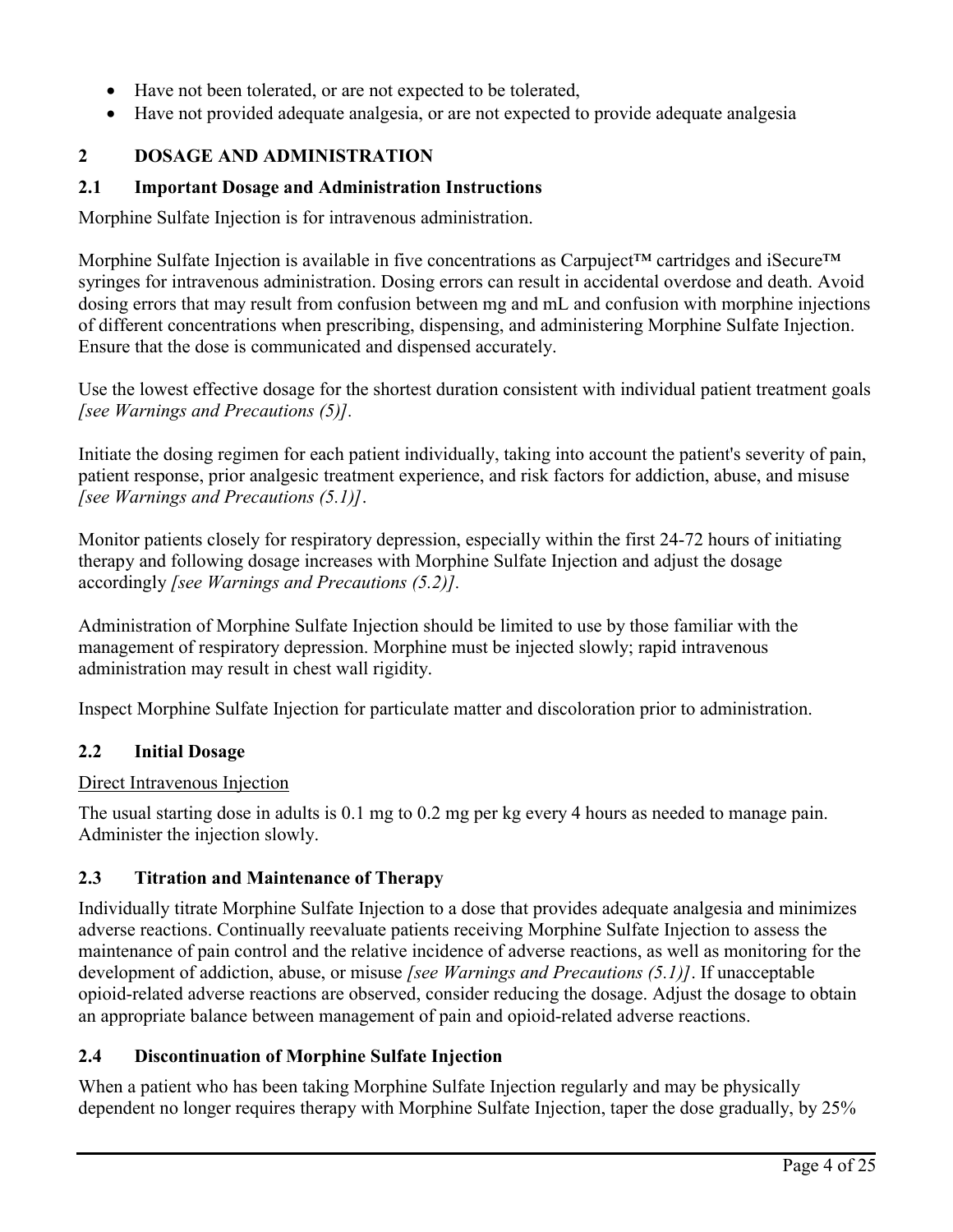to 50% every 2 to 4 days, while monitoring carefully for signs and symptoms of withdrawal. If the patient develops these signs or symptoms, raise the dose to the previous level and taper more slowly, either by increasing the interval between decreases, decreasing the amount of change in dose, or both. Do not abruptly discontinue Morphine Sulfate Injection in a physically-dependent patient *[see Warnings and Precautions (5.13), Drug Abuse and Dependence (9.3)]*.

## **3 DOSAGE FORMS AND STRENGTHS**

Morphine Sulfate Injection, USP is available in the following strengths for intravenous (IV) administration.

- iSecure<sup>TM</sup> Syringes  $2 \text{ mg/mL}$ ,  $4 \text{ mg/mL}$ ,  $8 \text{ mg/mL}$ ,  $10 \text{ mg/mL}$ ,  $15 \text{ mg/mL}$
- Carpuject™ cartridges 2 mg/mL, 4 mg/mL, 8 mg/mL, 10 mg/mL, 15 mg/mL

## **4 CONTRAINDICATIONS**

Morphine Sulfate Injection is contraindicated in patients with:

- Significant respiratory depression *[see Warnings and Precautions (5.2)]*
- Acute or severe bronchial asthma in an unmonitored setting or in the absence of resuscitative equipment *[see Warnings and Precautions (5.6)]*
- Concurrent use of monoamine oxidase inhibitors (MAOIs) or use of MAOIs within the last 14 days *[see Warnings and Precautions (5.7)].*
- Known or suspected gastrointestinal obstruction, including paralytic ileus *[see Warnings and Precautions (5.11)]*
- Hypersensitivity to morphine (e.g., anaphylaxis) *[see Adverse Reactions (6)]*

## **5 WARNINGS AND PRECAUTIONS**

## **5.1 Addiction, Abuse, and Misuse**

Morphine Sulfate Injection contains morphine, a Schedule II controlled substance. As an opioid, Morphine Sulfate Injection exposes users to the risks of addiction, abuse, and misuse *[see Drug Abuse and Dependence (9)].*

Although the risk of addiction in any individual is unknown, it can occur in patients appropriately prescribed Morphine Sulfate Injection. Addiction can occur at recommended dosages and if the drug is misused or abused.

Assess each patient's risk for opioid addiction, abuse, or misuse prior to prescribing Morphine Sulfate Injection, and monitor all patients receiving morphine sulfate for the development of these behaviors and conditions. Risks are increased in patients with a personal or family history of substance abuse (including drug or alcohol abuse or addiction) or mental illness (e.g., major depression). The potential for these risks should not, however, prevent the proper management of pain in any given patient. Patients at increased risk may be prescribed opioids such as Morphine Sulfate Injection, but use in such patients necessitates intensive counseling about the risks and proper use of Morphine Sulfate Injection along with intensive monitoring for signs of addiction, abuse, and misuse.

Opioids are sought by drug abusers and people with addiction disorders and are subject to criminal diversion. Consider these risks when prescribing or dispensing Morphine Sulfate Injection. Strategies to reduce these risks include prescribing the drug in the smallest appropriate quantity. Contact local state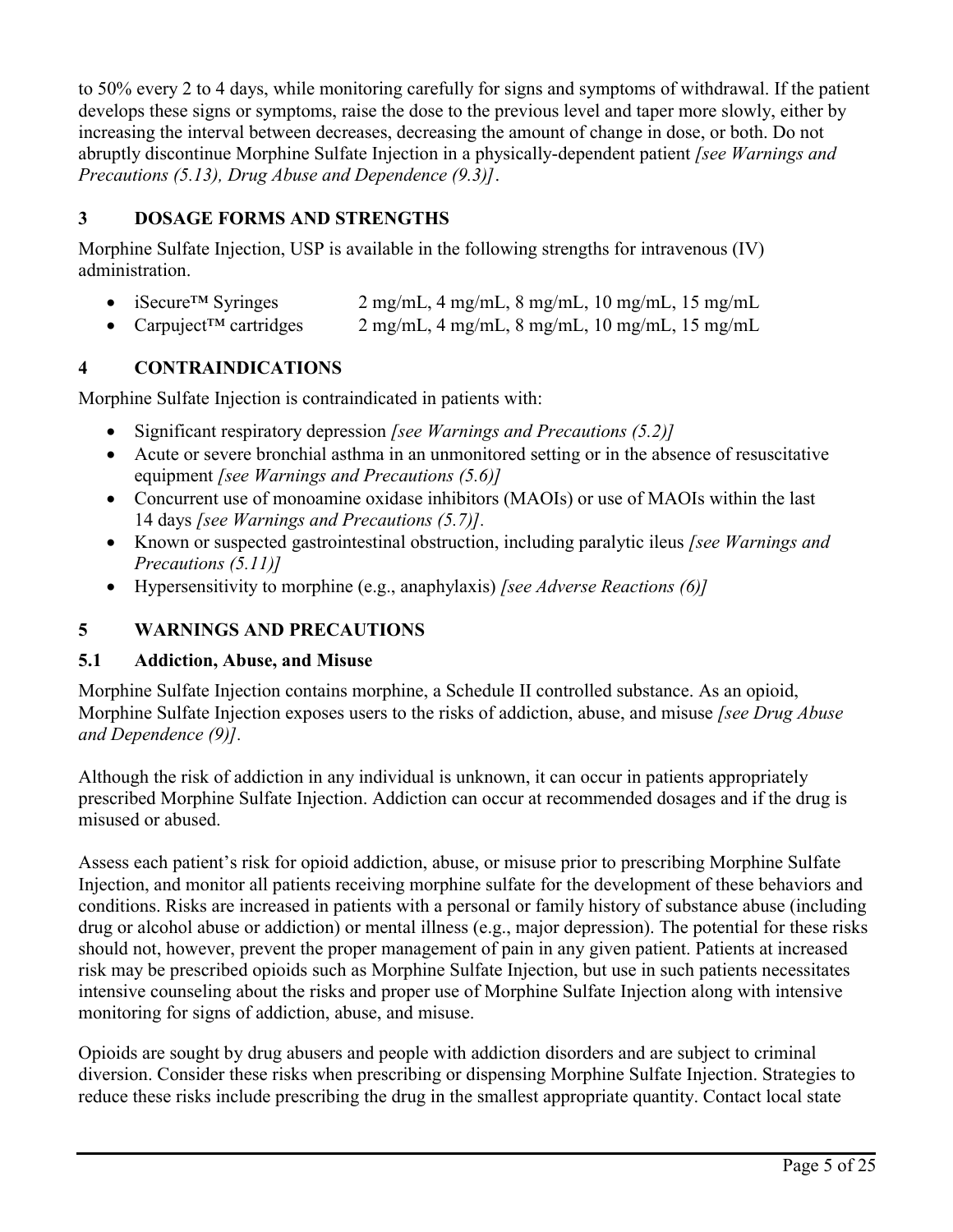professional licensing board or state controlled substances authority for information on how to prevent and detect abuse or diversion of this product.

## **5.2 Life-Threatening Respiratory Depression**

Serious, life-threatening, or fatal respiratory depression has been reported with the use of opioids, even when used as recommended. Respiratory depression, if not immediately recognized and treated, may lead to respiratory arrest and death. Management of respiratory depression may include close observation, supportive measures, and use of opioid antagonists, depending on the patient's clinical status *[see Overdosage (10)]*. Carbon dioxide (CO<sub>2</sub>) retention from opioid-induced respiratory depression can exacerbate the sedating effects of opioids.

While serious, life-threatening, or fatal respiratory depression can occur at any time during the use of Morphine Sulfate Injection, the risk is greatest during the initiation of therapy or following a dosage increase. Because of a delay in the maximum CNS effect with intravenously administered Morphine Sulfate Injection (30 min), rapid administration may result in overdosing. The respiratory depression may be severe and could require intervention *[see Overdosage (10)]*. Monitor patients closely for respiratory depression, especially within the first 24-72 hours of initiating therapy with and following dosage increases of Morphine Sulfate Injection.

To reduce the risk of respiratory depression, proper dosing and titration of Morphine Sulfate Injection are essential *[see Dosage and Administration (2.3)]*. Overestimating the Morphine Sulfate Injection dosage when converting patients from another opioid product can result in a fatal overdose with the first dose.

Opioids can cause sleep-related breathing disorders including central sleep apnea (CSA) and sleep-related hypoxemia. Opioid use increases the risk of CSA in a dose-dependent fashion. In patients who present with CSA, consider decreasing the opioid dosage using best practices for opioid taper *[see Dosage and Administration (2.3)]*.

## **5.3 Neonatal Opioid Withdrawal Syndrome**

Prolonged use of Morphine Sulfate Injection during pregnancy can result in withdrawal in the neonate. Neonatal opioid withdrawal syndrome, unlike opioid withdrawal syndrome in adults, may be lifethreatening if not recognized and treated, and requires management according to protocols developed by neonatology experts. Observe newborns for signs of neonatal opioid withdrawal syndrome and manage accordingly. Advise pregnant women using opioids for a prolonged period of the risk of neonatal opioid withdrawal syndrome and ensure that appropriate treatment will be available *[see Use in Specific Populations (8.1)]*.

## **5.4 Risks from Concomitant Use with Benzodiazepines or Other Central Nervous System Depressants**

Profound sedation, respiratory depression, coma, and death may result from the concomitant use of Morphine Sulfate Injection with benzodiazepines or other CNS depressants (e.g., non-benzodiazepine sedatives/hypnotics, anxiolytics, tranquilizers, muscle relaxants, general anesthetics, antipsychotics, other opioids, alcohol). Because of these risks, reserve concomitant prescribing of these drugs for use in patients for whom alternative treatment options are inadequate.

Observational studies have demonstrated that concomitant use of opioid analgesics and benzodiazepines increases the risk of drug-related mortality compared to use of opioid analgesics alone. Because of similar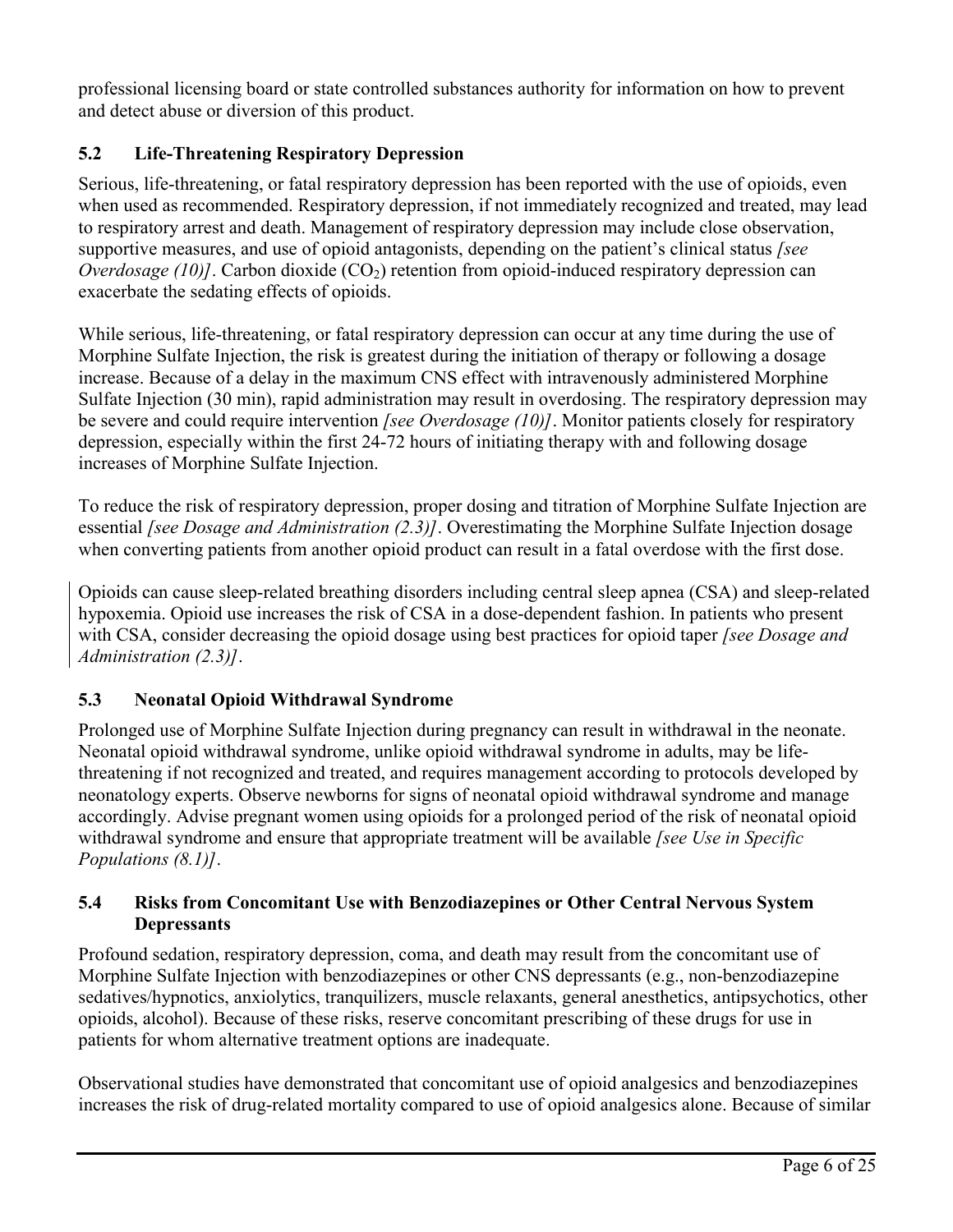pharmacological properties, it is reasonable to expect similar risk with the concomitant use of other CNS depressant drugs with opioid analgesics *[see Drug Interactions (7)]*.

If the decision is made to prescribe a benzodiazepine or other CNS depressant concomitantly with an opioid analgesic, prescribe the lowest effective dosages and minimum durations of concomitant use. In patients already receiving an opioid analgesic, prescribe a lower initial dose of the benzodiazepine or other CNS depressant than indicated in the absence of an opioid, and titrate based on clinical response. If an opioid analgesic is initiated in a patient already taking a benzodiazepine or other CNS depressant, prescribe a lower initial dose of the opioid analgesic, and titrate based on clinical response. Follow patients closely for signs and symptoms of respiratory depression and sedation.

Advise both patients and caregivers about the risks of respiratory depression and sedation when Morphine Sulfate Injection is used with benzodiazepines or other CNS depressants (including alcohol and illicit drugs). Advise patients not to drive or operate heavy machinery until the effects of concomitant use of the benzodiazepine or other CNS depressant have been determined. Screen patients for risk of substance use disorders, including opioid abuse and misuse, and warn them of the risk for overdose and death associated with the use of additional CNS depressants including alcohol and illicit drugs *[see Drug Interactions (7)]*.

## **5.5 Cardiovascular Instability**

While low doses of intravenously administered morphine have little effect on cardiovascular stability, high doses are excitatory, resulting from sympathetic hyperactivity and increase in circulatory catecholamines. Have naloxone injection and resuscitative equipment immediately available for use in case of life-threatening or intolerable side effects and whenever morphine therapy is being initiated.

#### **5.6 Life-Threatening Respiratory Depression in Patients with Chronic Pulmonary Disease or in Elderly, Cachectic, or Debilitated Patients**

The use of Morphine Sulfate Injection in patients with acute or severe bronchial asthma in an unmonitored setting or in the absence of resuscitative equipment is contraindicated.

Patients with Chronic Pulmonary Disease: Morphine Sulfate Injection-treated patients with significant chronic obstructive pulmonary disease or cor pulmonale, and those with a substantially decreased respiratory reserve, hypoxia, hypercapnia, or pre-existing respiratory depression are at increased risk of decreased respiratory drive including apnea, even at recommended dosages of Morphine Sulfate Injection *[see Warnings and Precautions (5.2)]*.

Elderly, Cachectic, or Debilitated Patients: Life-threatening respiratory depression is more likely to occur in elderly, cachectic, or debilitated patients because they may have altered pharmacokinetics or altered clearance compared to younger, healthier patients *[see Warnings and Precautions (5.2)]*.

Monitor such patients closely, particularly when initiating and titrating Morphine Sulfate Injection and when Morphine Sulfate Injection is given concomitantly with other drugs that depress respiration *[see Warnings and Precautions (5.2)]*. Alternatively, consider the use of non-opioid analgesics in these patients.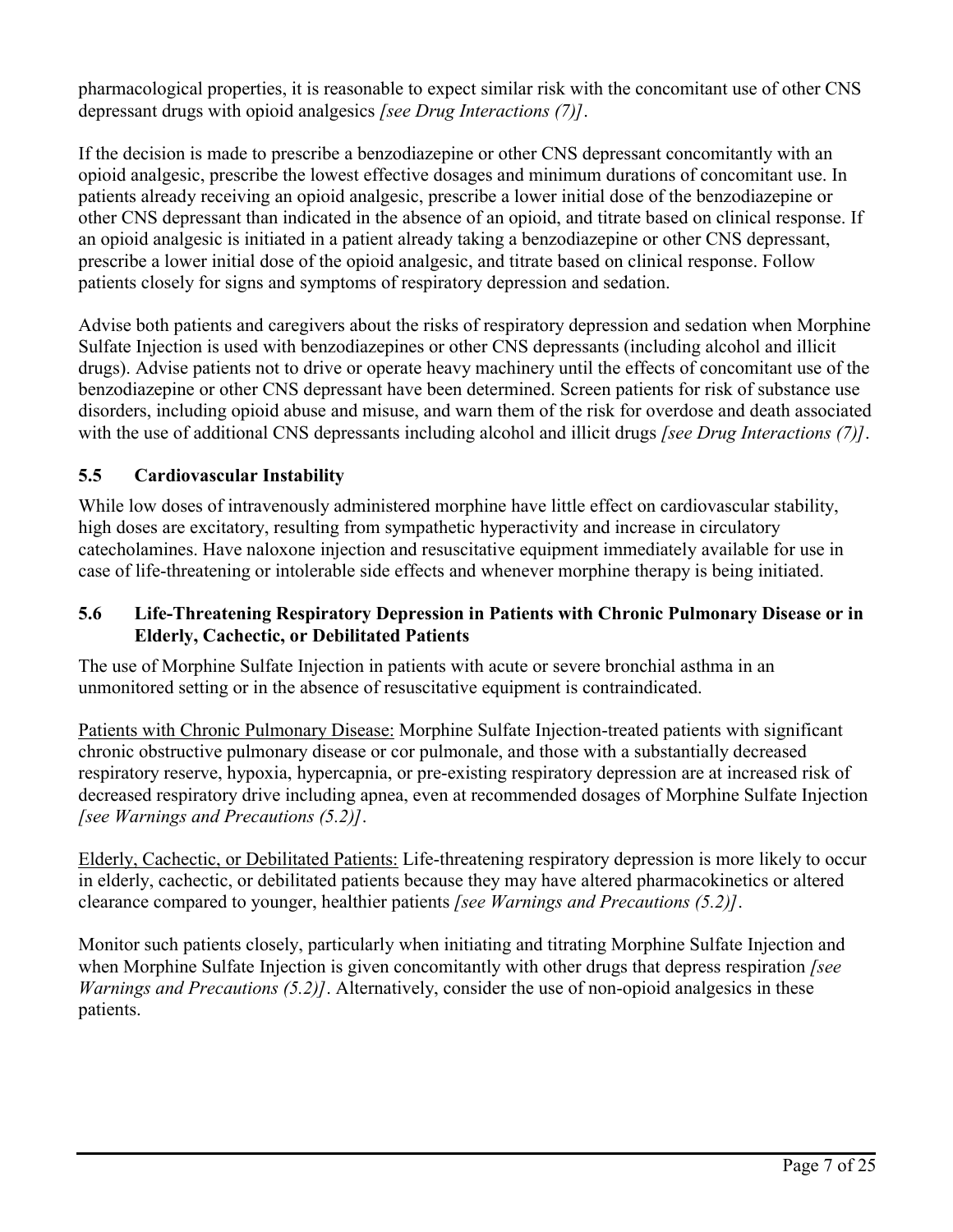## **5.7 Interaction with Monoamine Oxidase Inhibitors**

Monoamine oxidase inhibitors (MAOIs) may potentiate the effects of morphine, including respiratory depression, coma, and confusion. Morphine Sulfate Injection should not be used in patients taking MAOIs or within 14 days of stopping such treatment.

### **5.8 Adrenal Insufficiency**

Cases of adrenal insufficiency have been reported with opioid use, more often following greater than one month of use. Presentation of adrenal insufficiency may include non-specific symptoms and signs including nausea, vomiting, anorexia, fatigue, weakness, dizziness, and low blood pressure. If adrenal insufficiency is suspected, confirm the diagnosis with diagnostic testing as soon as possible. If adrenal insufficiency is diagnosed, treat with physiologic replacement doses of corticosteroids. Wean the patient off of the opioid to allow adrenal function to recover and continue corticosteroid treatment until adrenal function recovers. Other opioids may be tried as some cases reported use of a different opioid without recurrence of adrenal insufficiency. The information available does not identify any particular opioids as being more likely to be associated with adrenal insufficiency.

### **5.9 Severe Hypotension**

Morphine Sulfate Injection may cause severe hypotension including orthostatic hypotension and syncope in ambulatory patients. There is increased risk in patients whose ability to maintain blood pressure has already been compromised by a reduced blood volume or concurrent administration of certain CNS depressant drugs (e.g., phenothiazines or general anesthetics) *[see Drug Interactions (7)]*. Monitor these patients for signs of hypotension after initiating or titrating the dosage of Morphine Sulfate Injection. In patients with circulatory shock, Morphine Sulfate Injection may cause vasodilation that can further reduce cardiac output and blood pressure. Avoid the use of Morphine Sulfate Injection in patients with circulatory shock.

## **5.10 Risks of Use in Patients with Increased Intracranial Pressure, Brain Tumors, Head Injury, or Impaired Consciousness**

In patients who may be susceptible to the intracranial effects of  $CO<sub>2</sub>$  retention (e.g., those with evidence of increased intracranial pressure or brain tumors), Morphine Sulfate Injection may reduce respiratory drive, and the resultant  $CO<sub>2</sub>$  retention can further increase intracranial pressure. Monitor such patients for signs of sedation and respiratory depression, particularly when initiating therapy with Morphine Sulfate Injection.

Opioids may also obscure the clinical course in a patient with a head injury. Avoid the use of Morphine Sulfate Injection in patients with impaired consciousness or coma.

### **5.11 Risks of Use in Patients with Gastrointestinal Conditions**

Morphine Sulfate Injection is contraindicated in patients with known or suspected gastrointestinal obstruction, including paralytic ileus.

The morphine in Morphine Sulfate Injection may cause spasm of the sphincter of Oddi. Opioids may cause increases in serum amylase. Monitor patients with biliary tract disease, including acute pancreatitis, for worsening symptoms.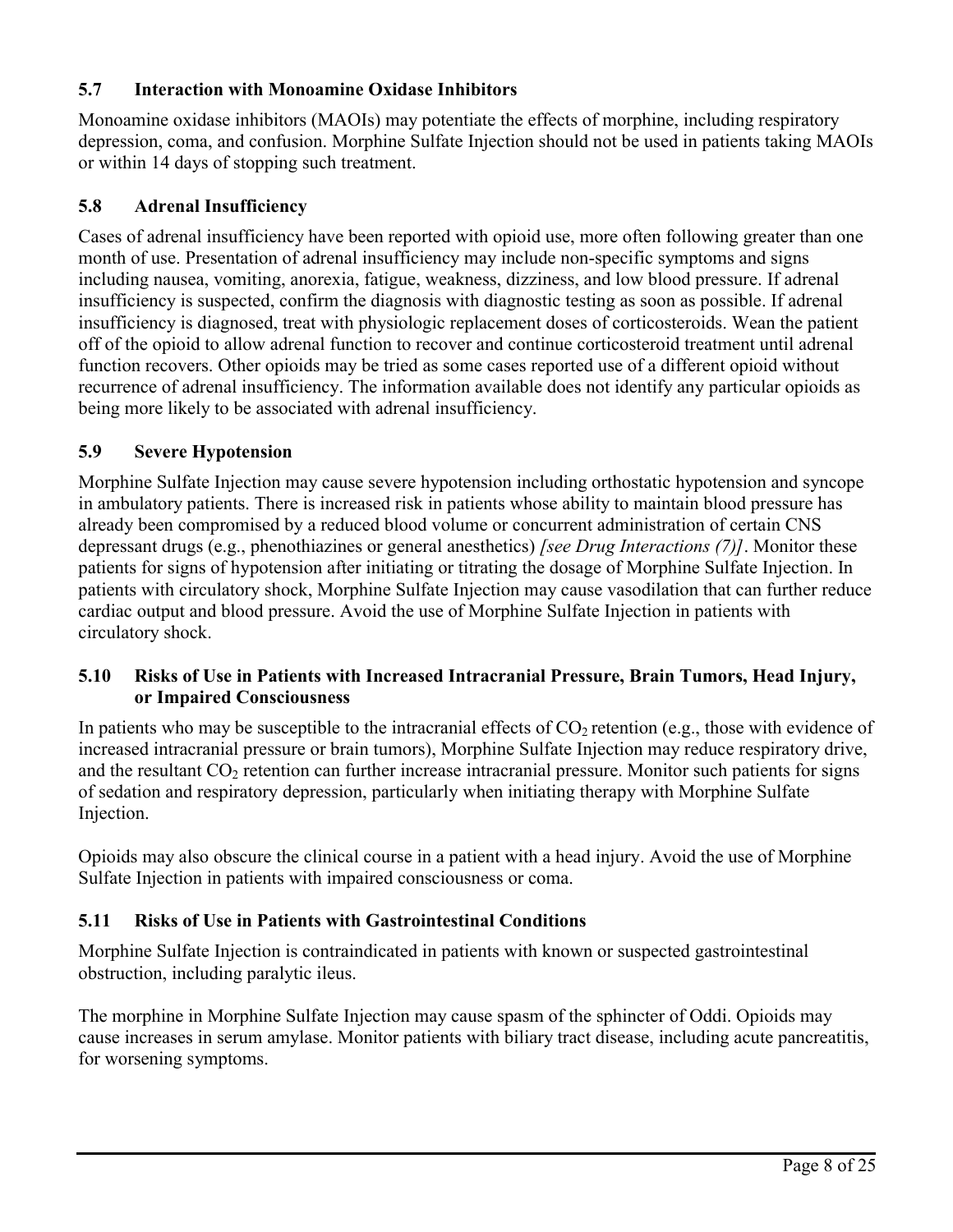## **5.12 Increased Risk of Seizures in Patients with Seizure Disorders**

The morphine in Morphine Sulfate Injection may increase the frequency of seizures in patients with seizure disorders, and may increase the risk of seizures occurring in other clinical settings associated with seizures. Monitor patients with a history of seizure disorders for worsened seizure control during Morphine Sulfate Injection therapy.

## **5.13 Withdrawal**

Avoid the use of mixed agonist/antagonist (e.g, pentazocine, nalbuphine, and butorphanol) or partial agonist (e.g., buprenorphine) analgesics in patients who are receiving a full opioid agonist analgesic, including Morphine Sulfate Injection. In these patients, mixed agonist/antagonist and partial agonist analgesics may reduce the analgesic effect and/or precipitate withdrawal symptoms.

When discontinuing Morphine Sulfate Injection in a physically-dependent patient, gradually taper the dosage *[see Dosage and Administration (2.4)].* Do not abruptly discontinue Morphine Sulfate Injection in these patients *[see Drug Abuse and Dependence (9.3)].* 

### **5.14 Risks of Driving and Operating Machinery**

Morphine Sulfate Injection may impair the mental or physical abilities needed to perform potentially hazardous activities such as driving a car or operating machinery. Warn patients not to drive or operate dangerous machinery unless they are tolerant to the effects of Morphine Sulfate Injection and know how they will react to the medication.

### **6 ADVERSE REACTIONS**

The following serious adverse reactions are described, or described in greater detail, in other sections:

- Addiction, Abuse, and Misuse *[see Warnings and Precautions (5.1)]*
- Life-Threatening Respiratory Depression *[see Warnings and Precautions (5.2)]*
- Neonatal Opioid Withdrawal Syndrome *[see Warnings and Precautions (5.3)]*
- Interactions with Benzodiazepines or Other CNS Depressants *[see Warnings and Precautions (5.4)]*
- Cardiovascular Instability *[see Warnings and Precautions (5.5)]*
- Adrenal Insufficiency *[see Warnings and Precautions (5.8)]*
- Severe Hypotension *[see Warnings and Precautions (5.9)]*
- Gastrointestinal Adverse Reactions *[see Warnings and Precautions (5.11)]*
- Seizures *[see Warnings and Precautions (5.12)]*
- Withdrawal *[see Warnings and Precautions (5.13)]*

The following adverse reactions associated with the use of morphine were identified in clinical studies or postmarketing reports. Because some of these reactions were reported voluntarily from a population of uncertain size, it is not always possible to reliably estimate their frequency or establish a causal relationship to drug exposure.

Serious adverse reactions associated with Morphine Sulfate Injection included respiratory depression, apnea, and to a lesser degree, circulatory depression, respiratory arrest, shock, and cardiac arrest. Rarely, anaphylactoid reactions have been reported when morphine or other phenanthrene alkaloids of opium are administered intravenously.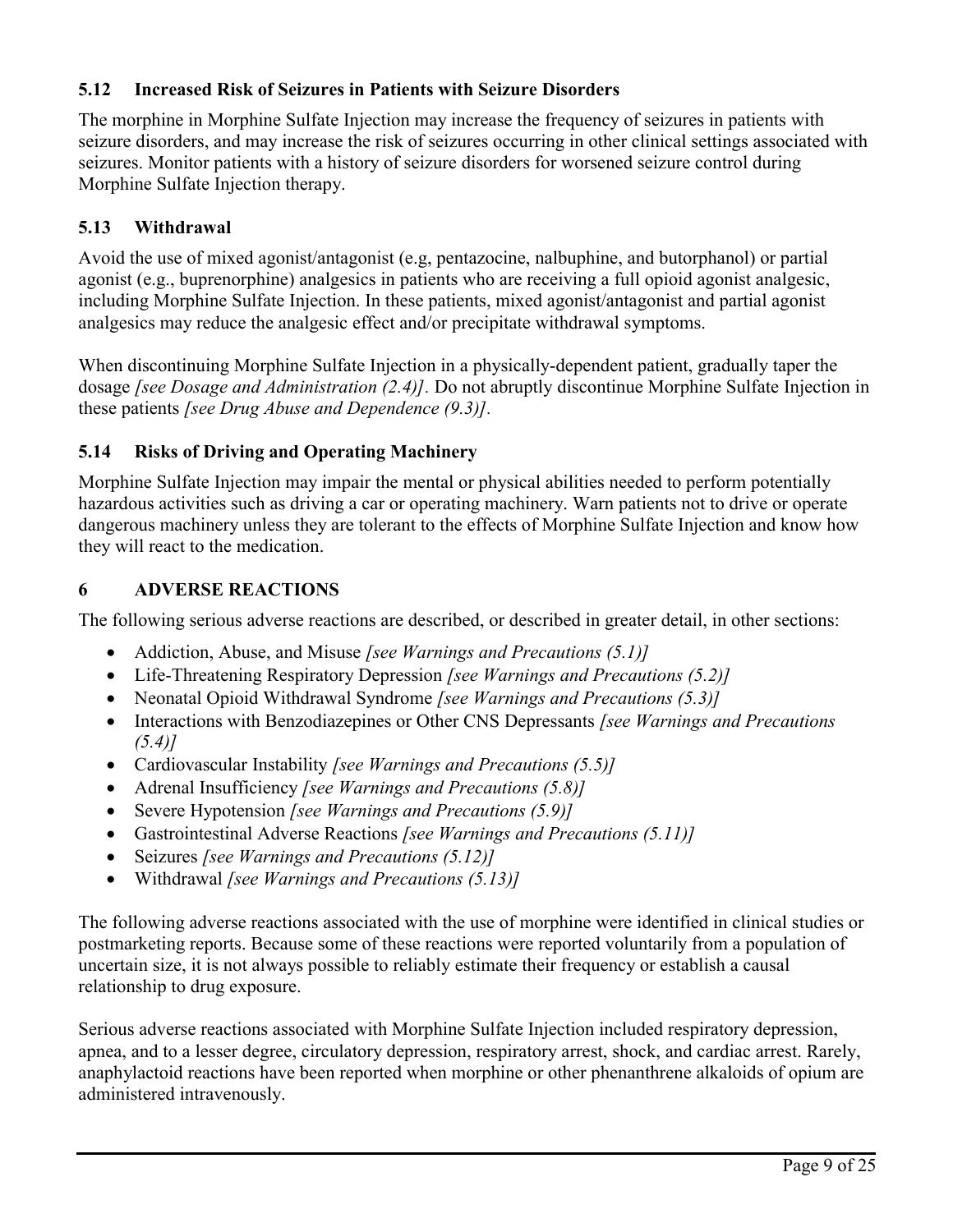The most frequently observed adverse reactions included sedation, lightheadedness, dizziness, nausea, vomiting, constipation, and diaphoresis.

Other possible adverse reactions included:

Central Nervous System – Euphoria, dysphoria, weakness, headache, agitation, tremor, uncoordinated muscle movements, visual disturbances, transient hallucinations and disorientation.

Gastrointestinal – Constipation, biliary tract spasm.

Cardiovascular – Tachycardia, bradycardia, palpitation, faintness, syncope, and orthostatic hypotension.

Genitourinary – Oliguria and urinary retention; an antidiuretic effect has been reported.

Allergic – Pruritus, urticaria, and skin rashes. Anaphylactoid reactions have been reported following intravenous administration.

Other – Opioid-induced histamine release may be responsible for the flushing of the face, diaphoresis, and pruritus often seen with these drugs. Wheals and urticaria at the site of injection are probably related to histamine release. Local tissue irritation, pain and induration have been reported following repeated subcutaneous injection. Morphine may alter temperature regulation in susceptible individuals and will depress the cough reflex.

Serotonin syndrome: Cases of serotonin syndrome, a potentially life-threatening condition, have been reported during concomitant use of opioids with serotonergic drugs.

Adrenal insufficiency: Cases of adrenal insufficiency have been reported with opioid use, more often following greater than one month of use.

Anaphylaxis: Anaphylaxis has been reported with ingredients contained in Morphine Sulfate Injection.

Androgen deficiency: Cases of androgen deficiency have occurred with chronic use of opioids *[see Clinical Pharmacology (12.2)]*.

## **7 DRUG INTERACTIONS**

Table 1 includes clinically significant drug interactions with Morphine Sulfate Injection.

### **Table 1: Clinically Significant Drug Interactions with Morphine Sulfate Injection**

| <b>Benzodiazepines and Other Central Nervous System (CNS) Depressants</b> |                                                                                   |  |
|---------------------------------------------------------------------------|-----------------------------------------------------------------------------------|--|
| Clinical Impact:                                                          | Due to additive pharmacologic effect, the concomitant use of benzodiazepines or   |  |
|                                                                           | other CNS depressants, including alcohol, can increase the risk of hypotension,   |  |
|                                                                           | respiratory depression, profound sedation, coma, and death.                       |  |
| Intervention:                                                             | Reserve concomitant prescribing of these drugs for use in patients for whom       |  |
|                                                                           | alternative treatment options are inadequate. Limit dosages and durations to the  |  |
|                                                                           | minimum required. Follow patients closely for signs of respiratory depression     |  |
|                                                                           | and sedation [see Warnings and Precautions (5.4)].                                |  |
| Examples:                                                                 | Benzodiazepines and other sedatives/hypnotics, anxiolytics, tranquilizers, muscle |  |
|                                                                           | relaxants, general anesthetics, antipsychotics, other opioids, alcohol.           |  |
| <b>Serotonergic Drugs</b>                                                 |                                                                                   |  |
| Clinical Impact:                                                          | The concomitant use of opioids with other drugs that affect the serotonergic      |  |
|                                                                           | neurotransmitter system has resulted in serotonin syndrome.                       |  |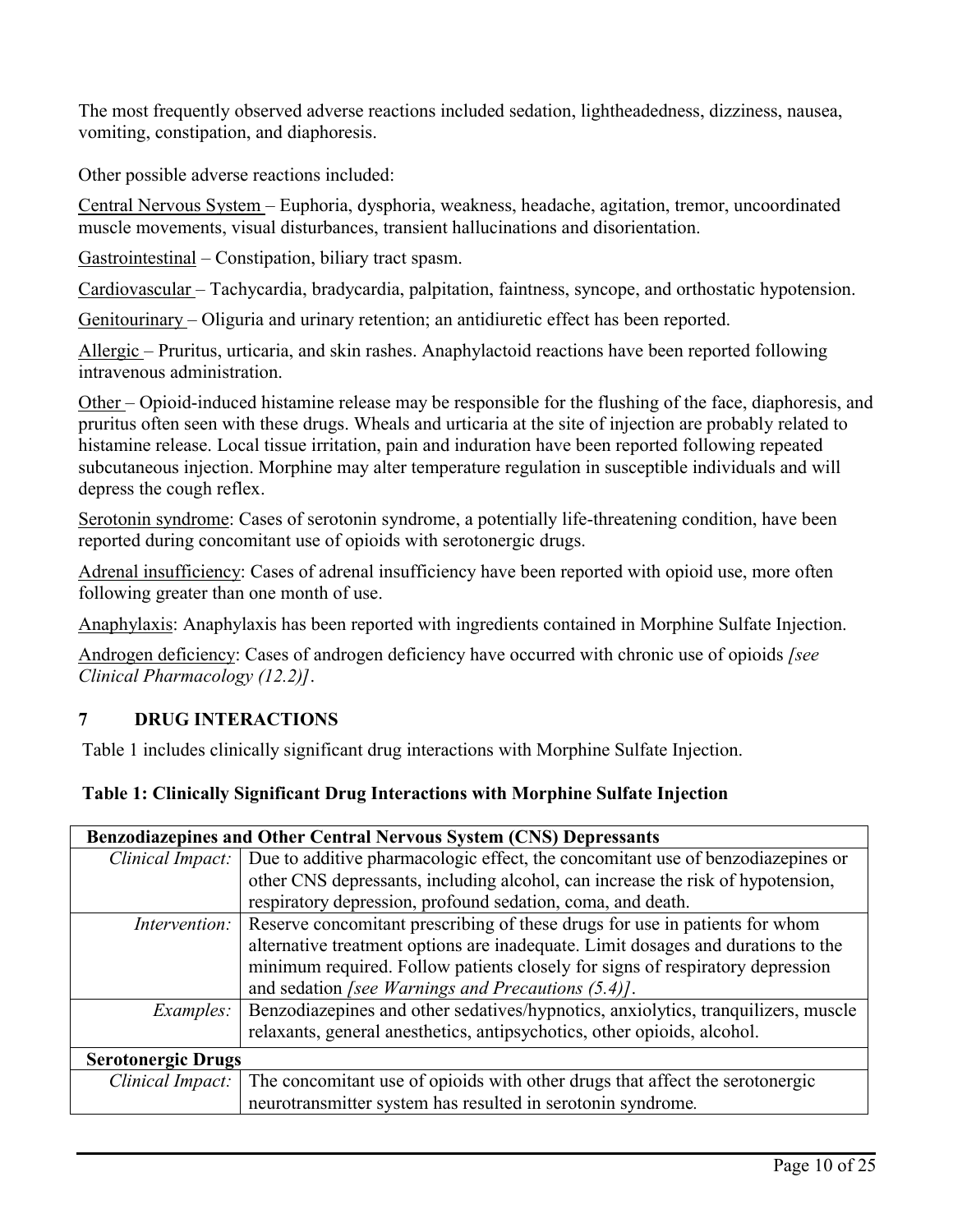| Intervention:                | If concomitant use is warranted, carefully observe the patient, particularly during  |
|------------------------------|--------------------------------------------------------------------------------------|
|                              | treatment initiation and dose adjustment. Discontinue Morphine Sulfate Injection     |
|                              | if serotonin syndrome is suspected.                                                  |
| Examples:                    | Selective serotonin reuptake inhibitors (SSRIs), serotonin and norepinephrine        |
|                              | reuptake inhibitors (SNRIs), tricyclic antidepressants (TCAs), triptans, 5-HT3       |
|                              | receptor antagonists, drugs that affect the serotonin neurotransmitter system (e.g., |
|                              | mirtazapine, trazodone, tramadol), certain muscle relaxants (i.e.,                   |
|                              | cyclobenzaprine, metaxalone), monoamine oxidase (MAO) inhibitors (those              |
|                              | intended to treat psychiatric disorders and also others, such as linezolid and       |
|                              | intravenous methylene blue).                                                         |
|                              | <b>Monoamine Oxidase Inhibitors (MAOIs)</b>                                          |
| Clinical Impact:             | MAOI interactions with opioids may manifest as serotonin syndrome or opioid          |
|                              | toxicity (e.g., respiratory depression, coma) [see Warnings and Precautions          |
|                              | $(5.7)$ .                                                                            |
| Intervention:                | Do not use Morphine Sulfate Injection in patients taking MAOIs or within             |
|                              | 14 days of stopping such treatment.                                                  |
|                              |                                                                                      |
|                              | If urgent use of an opioid is necessary, use test doses and frequent titration of    |
|                              | small doses of other opioids (such as oxycodone, hydrocodone, oxymorphone,           |
|                              | hydrocodone, or buprenorphine) to treat pain while closely monitoring blood          |
|                              | pressure and signs and symptoms of CNS and respiratory depression.                   |
| Examples:                    | phenelzine, tranylcypromine, linezolid                                               |
|                              | Mixed Agonist/Antagonist and Partial Agonist Opioid Analgesics                       |
| Clinical Impact:             | May reduce the analgesic effect of Morphine Sulfate Injection and/or precipitate     |
|                              | withdrawal symptoms.                                                                 |
| Intervention:                | Avoid concomitant use.                                                               |
| Examples:                    | butorphanol, nalbuphine, pentazocine, buprenorphine                                  |
| <b>Muscle Relaxants</b>      |                                                                                      |
| Clinical Impact:             | Morphine may enhance the neuromuscular blocking action of skeletal muscle            |
|                              | relaxants and produce an increased degree of respiratory depression.                 |
| Intervention:                | Monitor patients for signs of respiratory depression that may be greater than        |
|                              | otherwise expected and decrease the dosage of Morphine Sulfate Injection and/or      |
|                              | the muscle relaxant as necessary.                                                    |
| <b>Cimetidine</b>            |                                                                                      |
| Clinical Impact:             | Concomitant administration of Morphine Sulfate Injection and cimetidine has          |
|                              | been reported to precipitate apnea, confusion, and muscle twitching in an isolated   |
|                              | report.                                                                              |
| Intervention:                | Monitor patients for increased respiratory and CNS depression when receiving         |
|                              | cimetidine concomitantly with Morphine Sulfate Injection.                            |
| <b>Diuretics</b>             |                                                                                      |
| Clinical Impact:             | Opioids can reduce the efficacy of diuretics by inducing the release of              |
|                              | antidiuretic hormone.                                                                |
| Intervention:                | Monitor patients for signs of diminished diuresis and/or effects on blood pressure   |
|                              | and increase the dosage of the diuretic as needed.                                   |
| <b>Anticholinergic Drugs</b> |                                                                                      |
| Clinical Impact:             | The concomitant use of anticholinergic drugs may increase risk of urinary            |
|                              | retention and/or severe constipation, which may lead to paralytic ileus.             |
| Intervention:                | Monitor patients for signs of urinary retention or reduced gastric motility when     |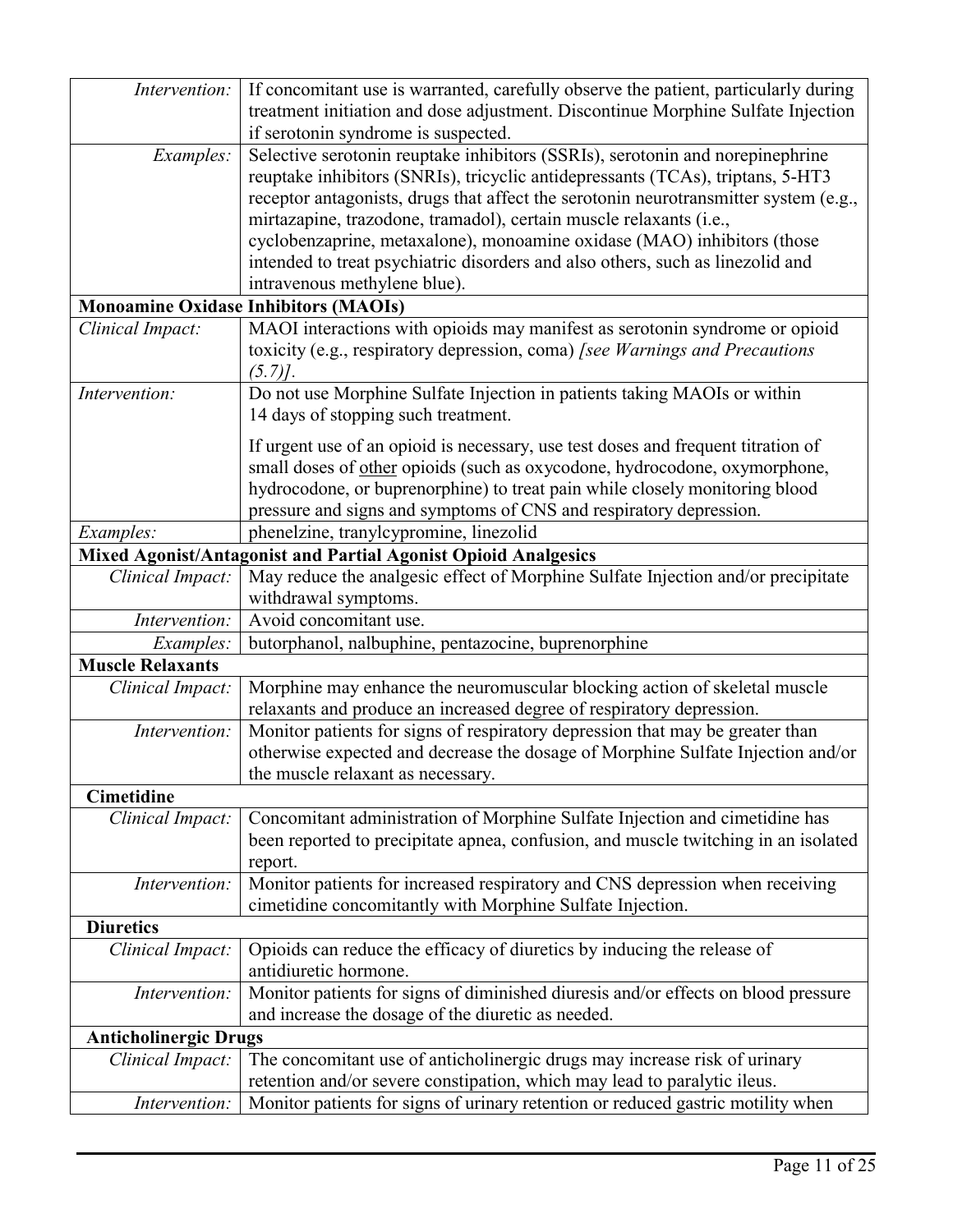|                            | Morphine Sulfate Injection is used concomitantly with anticholinergic drugs.                                 |  |
|----------------------------|--------------------------------------------------------------------------------------------------------------|--|
| Oral $P2Y_{12}$ Inhibitors |                                                                                                              |  |
|                            | <i>Clinical Impact:</i> The co-administration of oral $P2Y_{12}$ inhibitors and intravenous morphine sulfate |  |
|                            | can decrease the absorption and peak concentration of oral $P2Y_{12}$ inhibitors and                         |  |
|                            | delay the onset of the antiplatelet effect.                                                                  |  |
|                            | <i>Intervention:</i> Consider the use of a parenteral antiplatelet agent in the setting of acute coronary    |  |
|                            | syndrome requiring co-administration of intravenous morphine sulfate.                                        |  |
| Examples:                  | clopidogrel, prasugrel, ticagrelor                                                                           |  |

## **8 USE IN SPECIFIC POPULATIONS**

## **8.1 Pregnancy**

### Risk Summary

Prolonged use of opioid analgesics during pregnancy can cause neonatal opioid withdrawal syndrome *[see Warnings and Precautions (5.3)].* There are no available data with Morphine Sulfate Injection in pregnant women to inform a drug-associated risk for major birth defects and miscarriage. Published studies with morphine use during pregnancy have not reported a clear association with morphine and major birth defects *[see Human Data].* In published animal reproduction studies, morphine administered subcutaneously during the early gestational period produced neural tube defects (i.e., exencephaly and cranioschisis) at 5 and 16 times the human daily dose of 60 mg based on body surface area (HDD) in hamsters and mice, respectively, lower fetal body weight and increased incidence of abortion at 0.4 times the HDD in the rabbit, growth retardation at 6 times the HDD in the rat, and axial skeletal fusion and cryptorchidism at 16 times the HDD in the mouse. Administration of morphine sulfate to pregnant rats during organogenesis and through lactation resulted in cyanosis, hypothermia, decreased brain weights, pup mortality, decreased pup body weights, and adverse effects on reproductive tissues at 3-4 times the HDD; and long-term neurochemical changes in the brain of offspring which correlate with altered behavioral responses that persist through adulthood at exposures comparable to and less than the HDD [*see Animal Data*]. Based on animal data, advise pregnant women of the potential risk to a fetus.

The estimated background risk of major birth defects and miscarriage for the indicated population is unknown. All pregnancies have a background risk of birth defect, loss, or other adverse outcomes. In the U.S. general population, the estimated background risk of major birth defects and miscarriage in clinically recognized pregnancies is 2-4% and 15-20%, respectively.

### Clinical Considerations

### *Fetal/Neonatal Adverse Reactions*

Prolonged use of opioid analgesics during pregnancy for medical or nonmedical purposes can result in physical dependence in the neonate and neonatal opioid withdrawal syndrome shortly after birth. Neonatal opioid withdrawal syndrome presents as irritability, hyperactivity and abnormal sleep pattern, high pitched cry, tremor, vomiting, diarrhea, and failure to gain weight. The onset, duration, and severity of neonatal withdrawal syndrome vary based on the specific opioid used, duration of use, timing and amount of last maternal use, and rate of elimination of the drug by the newborn. Observe newborns for signs of neonatal opioid withdrawal syndrome and manage accordingly [*see Warnings and Precautions (5.3)*].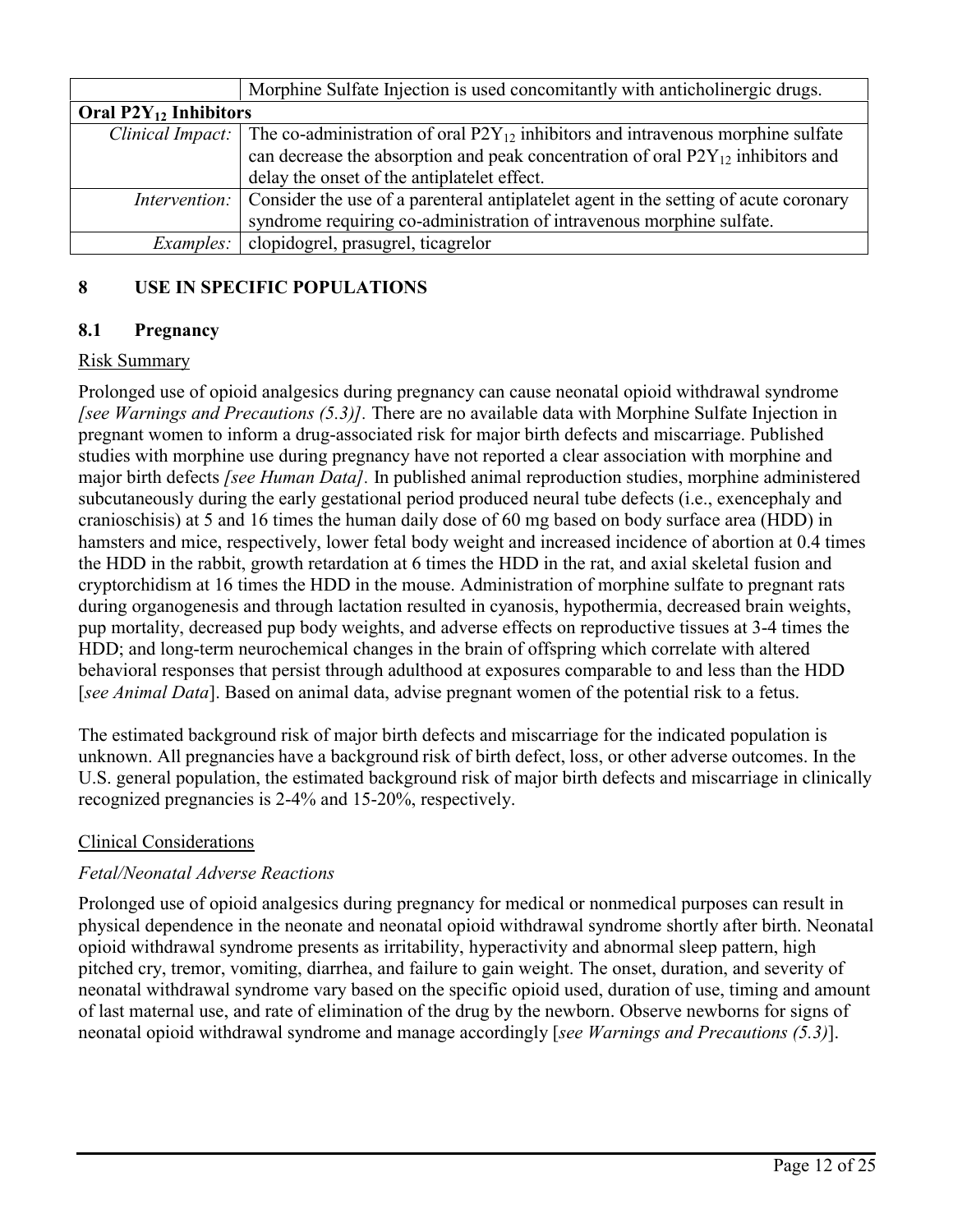### *Labor or Delivery*

Opioids cross the placenta and may produce respiratory depression and psycho-physiologic effects in neonates. An opioid antagonist, such as naloxone, must be available for reversal of opioid induced respiratory depression in the neonate*.* Morphine Sulfate Injection is not recommended for use in women during and immediately prior to labor, when use of shorter-acting analgesics or other analgesic techniques are more appropriate. Opioid analgesics, including Morphine Sulfate Injection, can prolong labor through actions that temporarily reduce the strength, duration, and frequency of uterine contractions. However, this effect is not consistent and may be offset by an increased rate of cervical dilatation, which tends to shorten labor. Monitor neonates exposed to opioid analgesics during labor for signs of excess sedation and respiratory depression.

### Data

#### *Human Data*

The results from a population-based prospective cohort, including 70 women exposed to morphine during the first trimester of pregnancy and 448 women exposed to morphine at any time during pregnancy, indicate no increased risk for congenital malformations. However, these studies cannot definitely establish the absence of any risk because of methodological limitations, including small sample size and non-randomized study design.

#### *Animal Data*

Formal reproductive and developmental toxicology studies for morphine have not been conducted. Exposure margins for the following published study reports are based on human daily dose of 60 mg morphine using a body surface area comparison (HDD).

Neural tube defects (exencephaly and cranioschisis) were noted following subcutaneous administration of morphine sulfate (35-322 mg/kg) on Gestation Day 8 to pregnant hamsters (4.7 to 43.5 times the HDD). A no adverse effect level was not defined in this study and the findings cannot be clearly attributed to maternal toxicity. Neural tube defects (exencephaly), axial skeletal fusions, and cryptorchidism were reported following a single subcutaneous (SC) injection of morphine sulfate to pregnant mice (100-500 mg/kg) on Gestation Day 8 or 9 at 200 mg/kg or greater (16 times the HDD) and fetal resorption at 400 mg/kg or higher (32 times the HDD). No adverse effects were noted following 100 mg/kg morphine in this model (8 times the HDD). In one study, following continuous subcutaneous infusion of doses greater than or equal to 2.72 mg/kg to mice (0.2 times the HDD), exencephaly, hydronephrosis, intestinal hemorrhage, split supraoccipital, malformed sternebrae, and malformed xiphoid were noted. The effects were reduced with increasing daily dose; possibly due to rapid induction of tolerance under these infusion conditions. The clinical significance of this report is not clear.

Decreased fetal weights were observed in pregnant rats treated with 20 mg/kg/day morphine sulfate (3.2 times the HDD) from Gestation Day 7 to 9. There was no evidence of malformations despite maternal toxicity (10% mortality). In a second rat study, decreased fetal weight and increased incidences of growth retardation were noted at 35 mg/kg/day (5.7 times the HDD) and there was a reduced number of fetuses at 70 mg/kg/day (11.4 times the HDD) when pregnant rats were treated with 10, 35, or 70 mg/kg/day morphine sulfate via continuous infusion from Gestation Day 5 to 20. There was no evidence of fetal malformations or maternal toxicity.

An increased incidence of abortion was noted in a study in which pregnant rabbits were treated with 2.5 (0.8 times the HDD) to 10 mg/kg morphine sulfate via subcutaneous injection from Gestation Day 6 to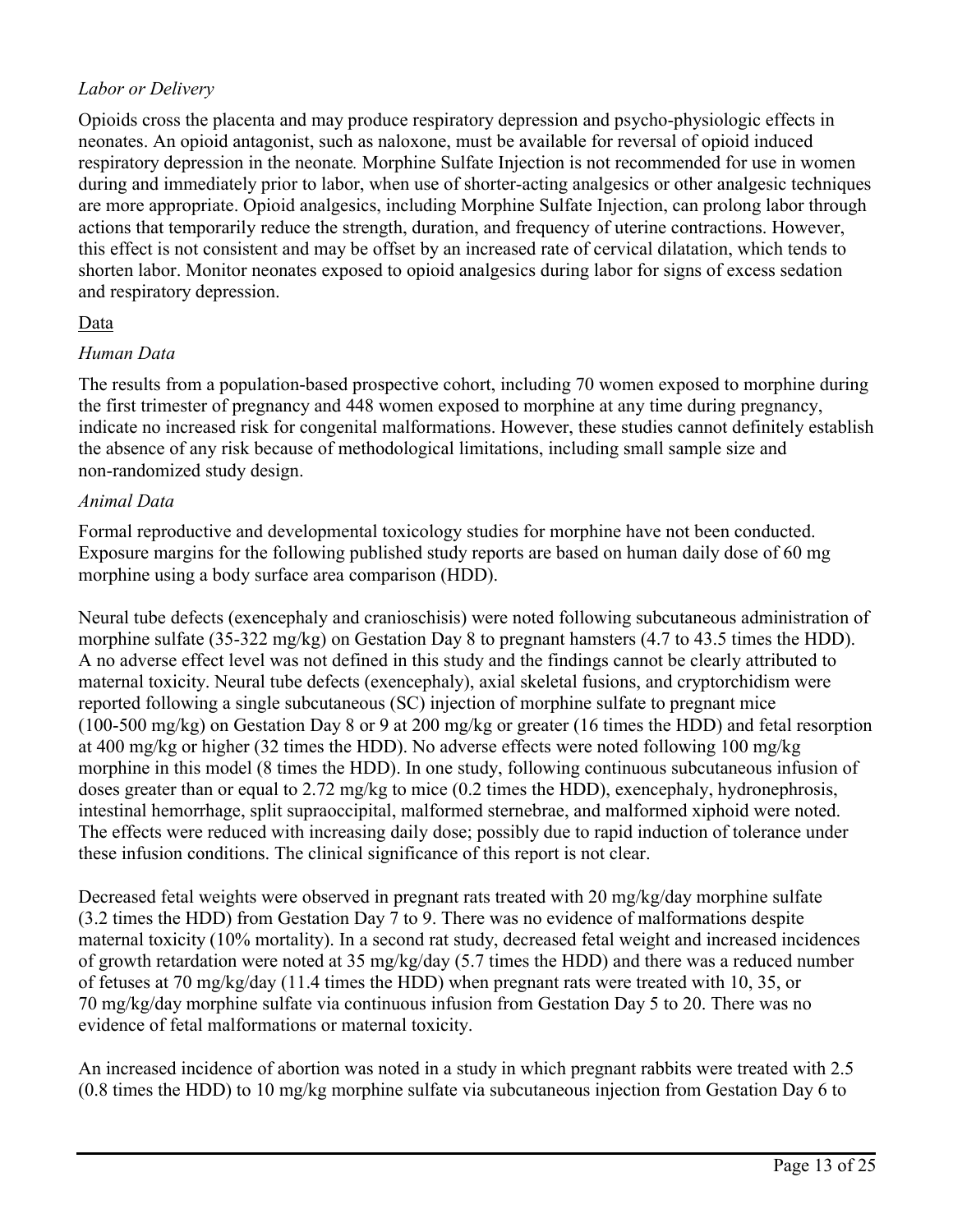10. In a second study, decreased fetal body weights were reported following treatment of pregnant rabbits with increasing doses of morphine (10-50 mg/kg/day) during the pre-mating period and 50 mg/kg/day (16 times the HDD) throughout the gestation period. No overt malformations were reported in either publication; although only limited endpoints were evaluated.

In published studies in rats, exposure to morphine during gestation and/or lactation periods is associated with: decreased pup viability at 12.5 mg/kg/day or greater (2 times the HDD); decreased pup body weights at 15 mg/kg/day or greater (2.4 times the HDD); decreased litter size, decreased absolute brain and cerebellar weights, cyanosis, and hypothermia at 20 mg/kg/day (3.2 times the HDD); alteration of behavioral responses (play, social-interaction) at 1 mg/kg/day or greater (0.2 times the HDD); alteration of maternal behaviors (e.g., decreased nursing and pup retrievals) in mice at 1 mg/kg or higher (0.08 times the HDD) and rats at 1.5 mg/kg/day or higher (0.2 times the HDD); and a host of behavioral abnormalities in the offspring of rats, including altered responsiveness to opioids at 4 mg/kg/day (0.7 times the HDD) or greater.

Fetal and/or postnatal exposure to morphine in mice and rats has been shown to result in morphological changes in fetal and neonatal brain and neuronal cell loss, alteration of a number of neurotransmitter and neuromodulator systems, including opioid and non-opioid systems, and impairment in various learning and memory tests that appear to persist into adulthood. These studies were conducted with morphine treatment usually in the range of 4 to 20 mg/kg/day (0.7 to 3.2 times the HDD).

Additionally, delayed sexual maturation and decreased sexual behaviors in female offspring at 20 mg/kg/day (3.2 times the HDD), and decreased plasma and testicular levels of luteinizing hormone and testosterone, decreased testes weights, seminiferous tubule shrinkage, germinal cell aplasia, and decreased spermatogenesis in male offspring were also observed at 20 mg/kg/day (3.2 times the HDD). Decreased litter size and viability were observed in the offspring of male rats that were intraperitoneally administered morphine sulfate for 1 day prior to mating at 25 mg/kg/day (4.1 times the HDD) and mated to untreated females. Decreased viability and body weight and/or movement deficits in both first and second generation offspring were reported when male mice were treated for 5 days with escalating doses of 120 to 240 mg/kg/day morphine sulfate (9.7 to 19.5 times the HDD) or when female mice treated with escalating doses of 60 to 240 mg/kg/day (4.9 to 19.5 times the HDD) followed by a 5-day treatment-free recovery period prior to mating. Similar multigenerational findings were also seen in female rats pre-gestationally treated with escalating doses of 10 to 22 mg/kg/day morphine (1.6 to 3.6 times the HDD).

## **8.2 Lactation**

## Risk Summary

Morphine is present in breast milk. Published lactation studies report variable concentrations of morphine in breast milk with administration of immediate-release morphine to nursing mothers in the early postpartum period with a milk-to-plasma morphine AUC ratio of 2.5:1 measured in one lactation study. However, there is insufficient information to determine the effects of morphine on the breastfed infant and the effects of morphine on milk production. Lactation studies have not been conducted with Morphine Sulfate Injection, and no information is available on the effects of the drug on the breastfed infant or the effects of the drug on milk production.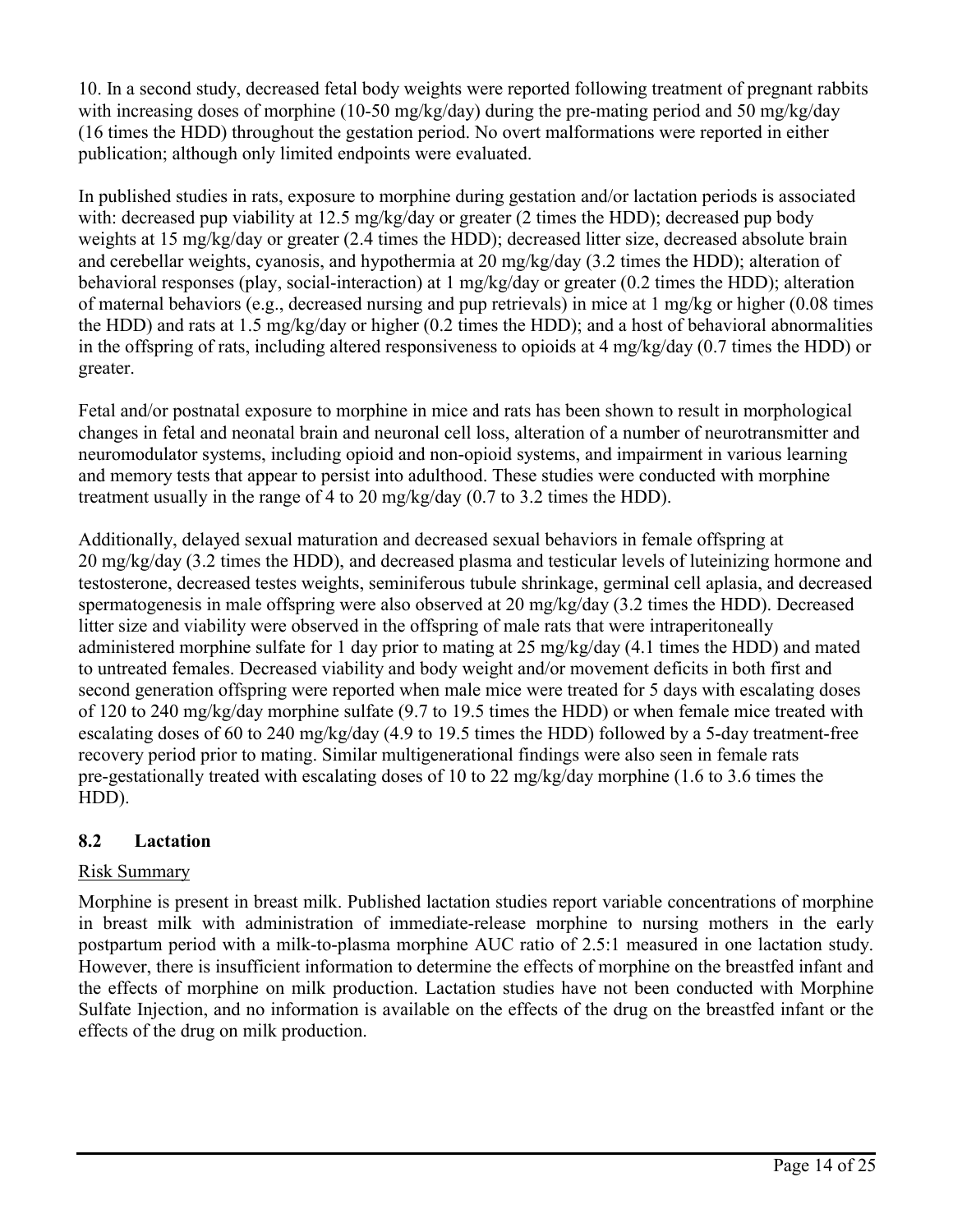The developmental and health benefits of breastfeeding should be considered along with the mother's clinical need for Morphine Sulfate Injection, and any potential adverse effects on the breastfed infant from Morphine Sulfate Injection, or from the underlying maternal condition.

## Clinical Considerations

Monitor infants exposed to Morphine Sulfate Injection, through breast milk for excess sedation and respiratory depression. Withdrawal symptoms can occur in breastfed infants when maternal administration of morphine is stopped, or when breastfeeding is stopped.

## **8.3 Females and Males of Reproductive Potential**

### **Infertility**

Chronic use of opioids may cause reduced fertility in females and males of reproductive potential. It is not known whether these effects on fertility are reversible [*see Clinical Pharmacology (12.2)*]*.*

In published animal studies, morphine administration adversely effected fertility and reproductive endpoints in male rats and prolonged estrus cycle in female rats *[see Nonclinical Toxicology (13)].*

## **8.4 Pediatric Use**

The safety and effectiveness of Morphine Sulfate Injection in pediatric patients below the age of 18 have not been established.

### **8.5 Geriatric Use**

The pharmacodynamic effects of morphine in the elderly are more variable than in the younger population. Older patients will vary widely in the effective initial dose, rate of development of tolerance and the frequency and magnitude of associated adverse effects as the dose is increased. Initial elderly patients (aged 65 years or older) may have increased sensitivity to morphine. In general, use caution when selecting a dosage for an elderly patient, usually starting at the low end of the dosing range, reflecting the greater frequency of decreased hepatic, renal, or cardiac function and of concomitant disease or other drug therapy.

Respiratory depression is the chief risk for elderly patients treated with opioids, and has occurred after large initial doses were administered to patients who were not opioid-tolerant or when opioids were coadministered with other agents that depress respiration. Titrate the dosage of Morphine Sulfate Injection slowly in geriatric patients and monitor closely for signs of central nervous system and respiratory depression [*see Warnings and Precautions (5.6)*].

Morphine is known to be substantially excreted by the kidney, and the risk of adverse reactions to this drug may be greater in patients with impaired renal function. Because elderly patients are more likely to have decreased renal function, care should be taken in dose selection, and it may be useful to monitor renal function.

### **8.6 Hepatic Impairment**

Morphine pharmacokinetics have been reported to be significantly altered in patients with cirrhosis. Start these patients with a lower than normal dosage of Morphine Sulfate Injection and titrate slowly while monitoring for signs of respiratory depression, sedation, and hypotension *[see Clinical Pharmacology (12.3)].*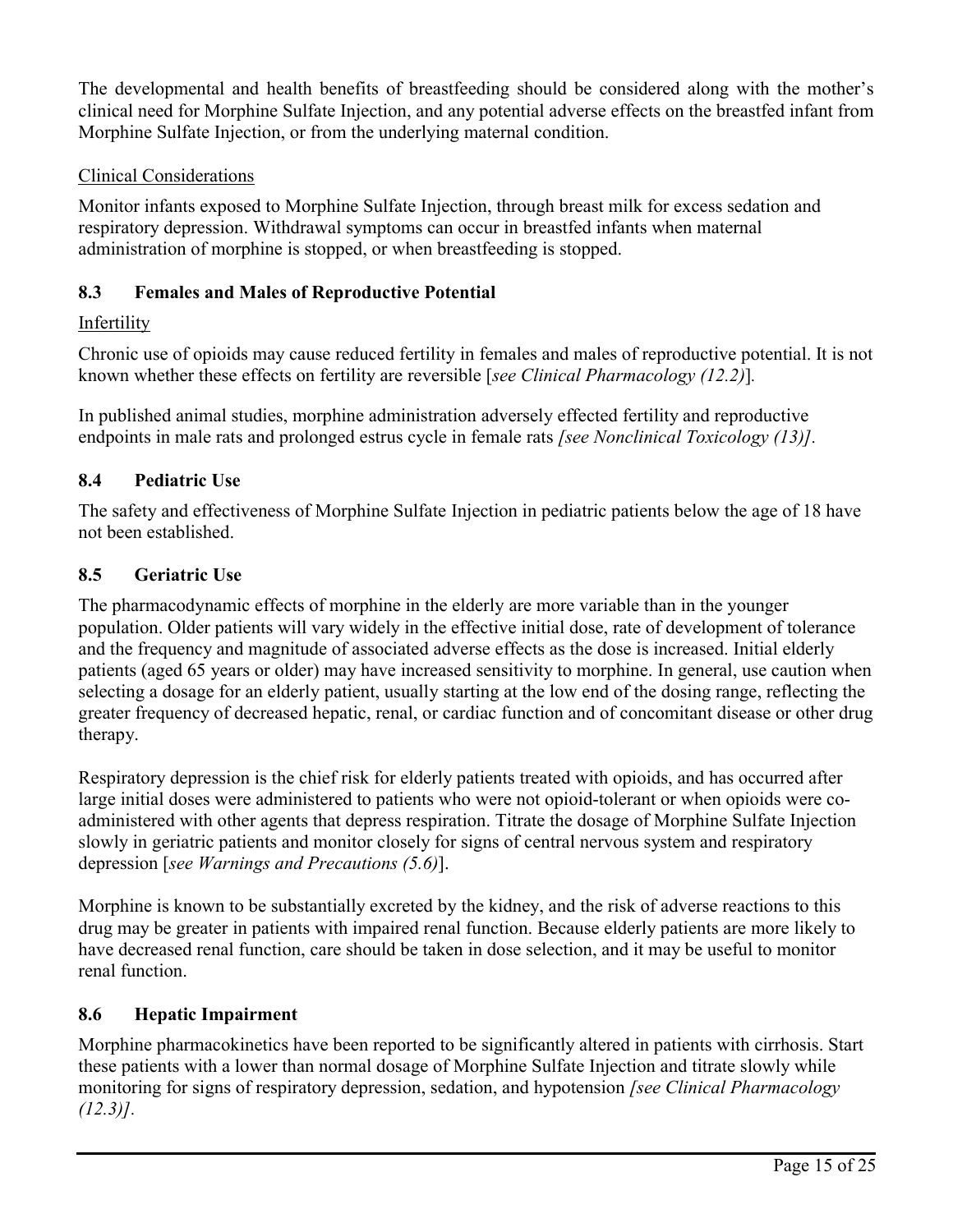## **8.7 Renal Impairment**

Morphine pharmacokinetics are altered in patients with renal failure. Start these patients with a lower than normal dosage of Morphine Sulfate Injection and titrate slowly while monitoring for signs of respiratory depression, sedation, and hypotension *[see Clinical Pharmacology (12.3)].*

### **9 DRUG ABUSE AND DEPENDENCE**

#### **9.1 Controlled Substance**

Morphine Sulfate Injection contains morphine, a Schedule II controlled substance.

### **9.2 Abuse**

Morphine Sulfate Injection contains morphine, a substance with a high potential for abuse similar to other opioids including fentanyl, hydromorphone, methadone, oxycodone, oxymorphone, and tapentadol. Morphine Sulfate Injection can be abused and is subject to misuse, addiction, and criminal diversion *[see Warnings and Precautions (5.1).* 

All patients treated with opioids require careful monitoring for signs of abuse and addiction, because use of opioid analgesic products carries the risk of addiction even under appropriate medical use. Prescription drug abuse is the intentional non-therapeutic use of a prescription drug, even once, for its rewarding psychological or physiological effects.

Drug addiction is a cluster of behavioral, cognitive, and physiological phenomena that develop after repeated substance use and includes: a strong desire to take the drug, difficulties in controlling its use, persisting in its use despite harmful consequences, a higher priority given to drug use than to other activities and obligations, increased tolerance, and sometimes a physical withdrawal.

"Drug-seeking" behavior is very common in persons with substance abuse disorders. Drug-seeking tactics include emergency calls or visits near the end of office hours, refusal to undergo appropriate examination, testing or referral, repeated "loss" of prescriptions, tampering with prescriptions, and reluctance to provide prior medical records or contact information for other treating physician(s). "Doctor shopping" (visiting multiple prescribers to obtain additional prescriptions) is common among drug abusers and people suffering from untreated addiction. Preoccupation with achieving adequate pain relief can be appropriate behavior in a patient with poor pain control.

Abuse and addiction are separate and distinct from physical dependence and tolerance. Health care providers should be aware that addiction may not be accompanied by concurrent tolerance and symptoms of physical dependence in all addicts. In addition, abuse of opioids can occur in the absence of true addiction.

Morphine Sulfate Injection, like other opioids, can be diverted for non-medical use into illicit channels of distribution. Careful record-keeping of prescribing information, including quantity, frequency, and renewal requests, as required by state and federal law, is strongly advised.

Proper assessment of the patient, proper prescribing practices, periodic re-evaluation of therapy, and proper dispensing and storage are appropriate measures that help to limit abuse of opioid drugs.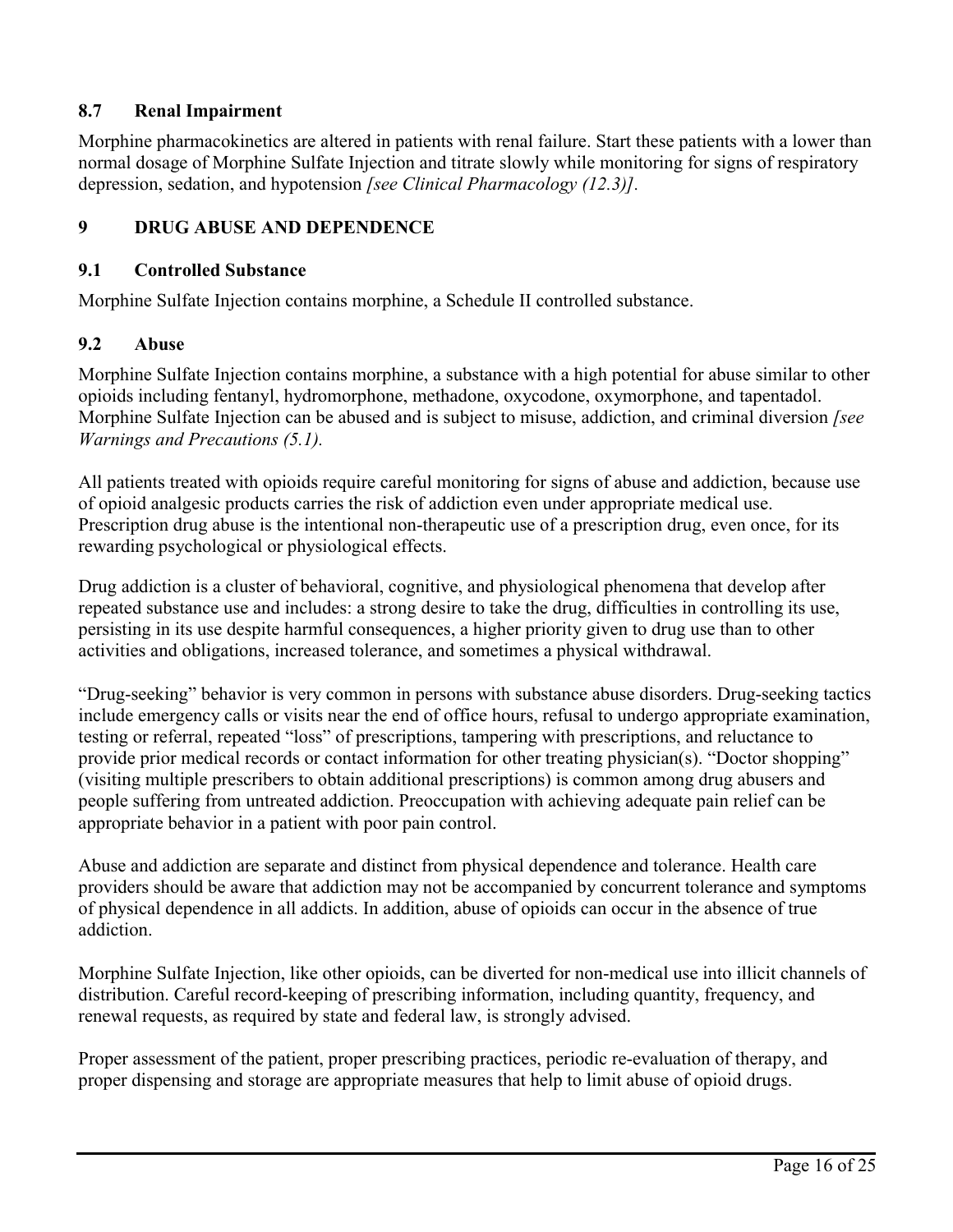## **9.3 Dependence**

Both tolerance and physical dependence can develop during chronic opioid therapy. Tolerance is the need for increasing doses of opioids to maintain a defined effect such as analgesia (in the absence of disease progression or other external factors). Tolerance may occur to both the desired and undesired effects of drugs, and may develop at different rates for different effects.

Physical dependence results in withdrawal symptoms after abrupt discontinuation or a significant dosage reduction of a drug. Withdrawal also may be precipitated through the administration of drugs with opioid antagonist activity (e.g., naloxone, nalmefene), mixed agonist/antagonist analgesics (e.g., pentazocine, butorphanol, nalbuphine), or partial agonists (e.g., buprenorphine). Physical dependence may not occur to a clinically significant degree until after several days to weeks of continued opioid usage.

Morphine Sulfate Injection should not be abruptly discontinued in a physically-dependent patient *[see Dosage and Administration 2.4].* If Morphine Sulfate Injection is abruptly discontinued in a physicallydependent patient, a withdrawal syndrome may occur. Some or all of the following can characterize this syndrome: restlessness, lacrimation, rhinorrhea, yawning, perspiration, chills, myalgia, and mydriasis. Other signs and symptoms also may develop, including, irritability, anxiety, backache, joint pain, weakness, abdominal cramps, insomnia, nausea, anorexia, vomiting, diarrhea, or increased blood pressure, respiratory rate, or heart rate.

Infants born to mothers physically dependent on opioids will also be physically dependent and may exhibit respiratory difficulties and withdrawal signs *[see Use in Specific Populations (8.1)].*

### **10 OVERDOSAGE**

### **Clinical Presentation**

Acute overdose with Morphine Sulfate Injection can be manifested by respiratory depression, somnolence progressing to stupor or coma, skeletal muscle flaccidity, cold and clammy skin, constricted pupils, and, in some cases, pulmonary edema, bradycardia, hypotension, partial or complete airway obstruction, atypical snoring, and death. Marked mydriasis rather than miosis may be seen with hypoxia in overdose situations *[see Clinical Pharmacology (12.2)].*

### **Treatment of Overdose**

In case of overdose, priorities are the reestablishment of a patent and protected airway and institution of assisted or controlled ventilation, if needed. Employ supportive measures (including oxygen and vasopressors) in the management of circulatory shock and pulmonary edema as indicated. Cardiac arrest or arrhythmias will require advanced life-support techniques.

The opioid antagonists, naloxone or nalmefene, are specific antidotes to respiratory depression resulting from opioid overdose. For clinically significant respiratory or circulatory depression secondary to morphine sulfate overdose, administer an opioid antagonist. Opioid antagonists should not be administered in the absence of clinically significant respiratory or circulatory depression secondary to morphine sulfate overdose.

Because the duration of opioid reversal is expected to be less than the duration of action of morphine in Morphine Sulfate Injection, carefully monitor the patient until spontaneous respiration is reliably re-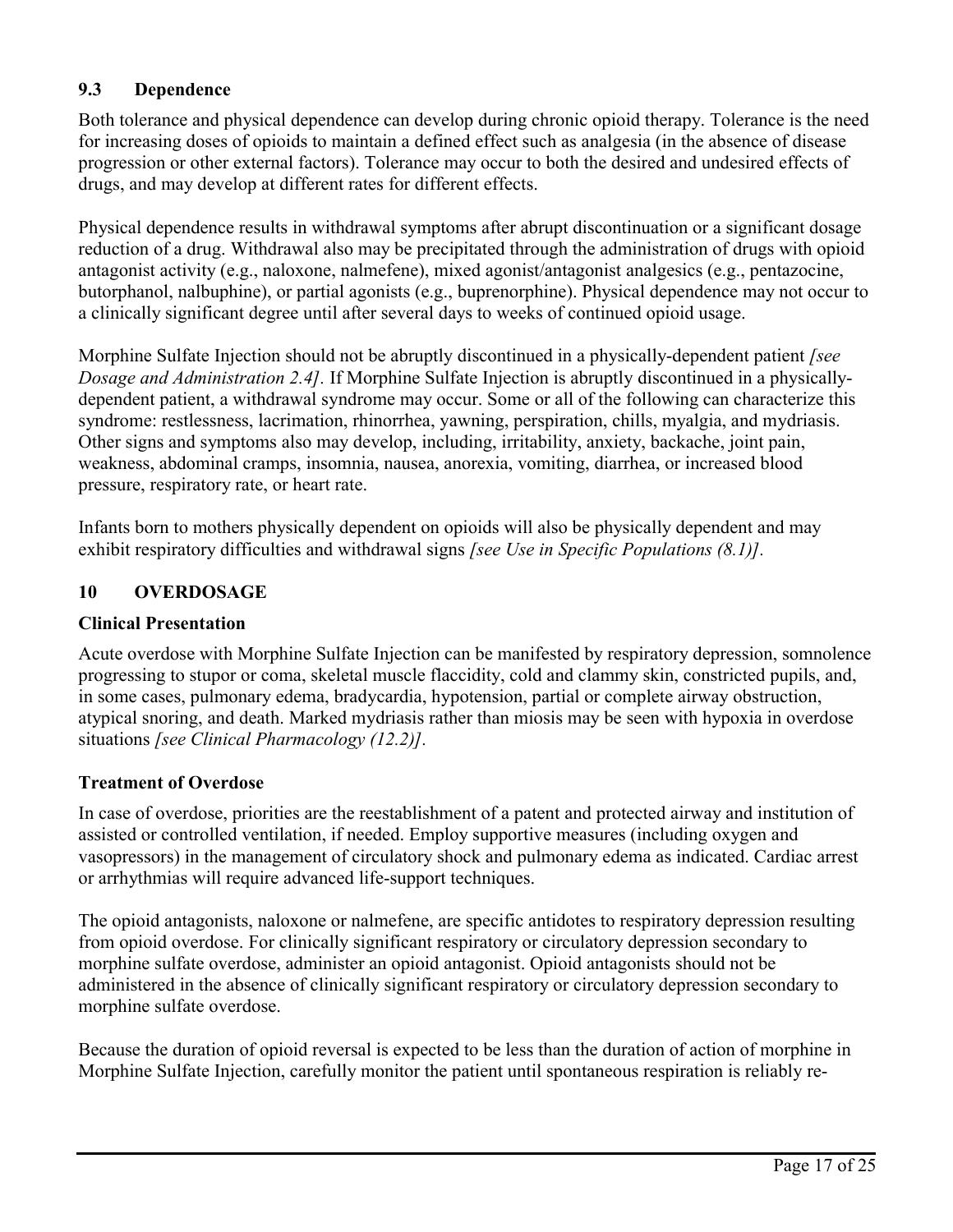established. If the response to an opioid antagonist is suboptimal or only brief in nature, administer additional antagonist as directed by the product's prescribing information.

In an individual physically dependent on opioids, administration of the recommended dosage of the antagonist will precipitate an acute withdrawal syndrome. The severity of the withdrawal symptoms experienced will depend on the degree of physical dependence and the dose of the antagonist administered. If a decision is made to treat serious respiratory depression in the physically dependent patient, administration of the antagonist should begin with care and by titration with smaller than usual doses of the antagonist.

## **11 DESCRIPTION**

Morphine Sulfate Injection, USP is an opioid agonist, available as 2 mg/mL, 4 mg/mL, 8 mg/mL, 10 mg/mL, and 15 mg/mL (1 mL fill in 1.5 mL iSecure™ Single-dose Prefilled Syringe with Luer Lock) and 2 mg/mL, 4 mg/mL, 8 mg/mL, 10 mg/mL, and 15 mg/mL (1 mL fill in 2.5 mL Carpuject<sup>TM</sup> Single-dose cartridge with Luer Lock for the Carpuject™ Syringe System). When exposed to air it gradually loses water of hydration, and darkens on prolonged exposure to light. The chemical name is 7,8- Didehydro-4,5-epoxy-17-methyl-(5 $\alpha$ ,6 $\alpha$ )-morphinan-3,6-diol sulfate (2: 1) (salt), pentahydrate, with the following chemical structure:



Morphine sulfate USP is an odorless, white crystalline powder with a bitter taste. It has a solubility of 1 in 21 parts of water and 1 in 1000 parts of alcohol, but is practically insoluble in chloroform or ether. The octanol:water partition coefficient of morphine is 1.42 at physiologic pH and the pKa is 7.9 for the tertiary nitrogen (the majority is ionized at pH 7.4).

Morphine Sulfate Injection, USP is a sterile, nonpyrogenic solution of morphine sulfate, free of antioxidants and preservatives to be administered by the intravenous route.

For the single-dose Carpuject™ cartridges and iSecure™ syringes for intravenous administration: Each milliliter of sterile solution contains 2 mg, 4 mg, 8 mg, 10 mg, or 15 mg Morphine Sulfate Injection, USP and the following inactive ingredients: 0.2 mg edetate disodium, 0.4 mg citric acid for the 2 mg, 4 mg, 8 mg and 10 mg Morphine Sulfate Injection, USP or 0.8 mg citric acid for the 15 mg Morphine Sulfate Injection, USP, sodium chloride to adjust isotonicity and water for injection. Hydrochloric acid and/or sodium hydroxide may be added to adjust pH. The pH range is 2.5 to 4.0.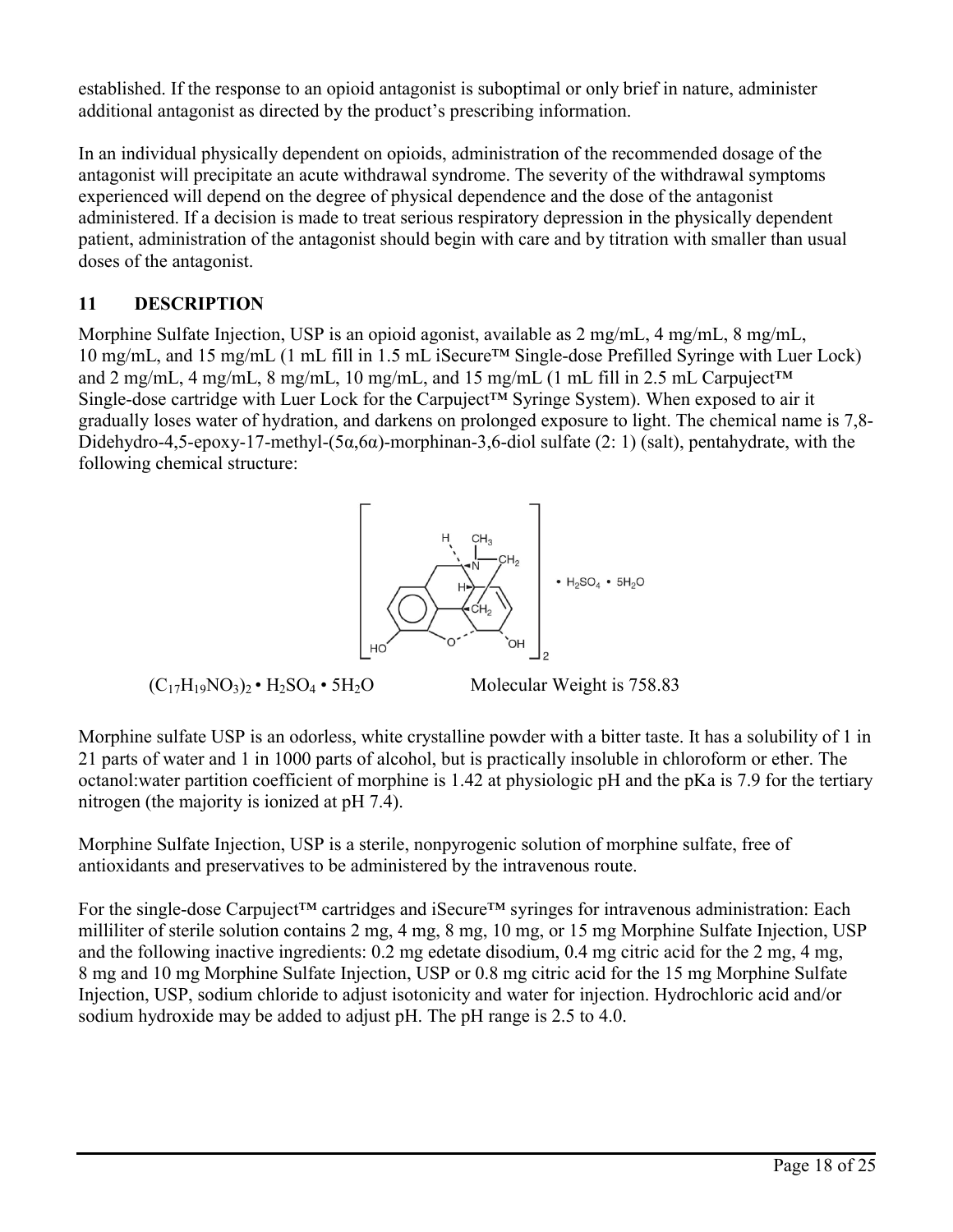## **12 CLINICAL PHARMACOLOGY**

#### **12.1 Mechanism of Action**

Morphine is a full opioid agonist and is relatively selective for the mu-opioid receptor, although it can bind to other opioid receptors at higher doses. The principal therapeutic action of morphine is analgesia. Like all full opioid agonists, there is no ceiling effect for analgesia with morphine. Clinically, dosage is titrated to provide adequate analgesia and may be limited by adverse reactions, including respiratory and CNS depression.

The precise mechanism of the analgesic action is unknown. However, specific CNS opioid receptors for endogenous compounds with opioid-like activity have been identified throughout the brain and spinal cord and are thought to play a role in the analgesic effects of this drug.

#### **12.2 Pharmacodynamics**

#### Effects on the Central Nervous System

Morphine sulfate produces respiratory depression by direct action on brain stem respiratory centers. The respiratory depression involves a reduction in the responsiveness of the brain stem respiratory centers to both increases in carbon dioxide tension and electrical stimulation.

Morphine causes miosis, even in total darkness. Pinpoint pupils are a sign of opioid overdose but are not pathognomonic (e.g., pontine lesions of hemorrhagic or ischemic origins may produce similar findings). Marked mydriasis rather than miosis may be seen due to hypoxia in overdose situations.

#### Effects on the Gastrointestinal Tract and Other Smooth Muscle

Morphine causes a reduction in motility associated with an increase in smooth muscle tone in the antrum of the stomach duodenum. Digestion of food in the small intestine is delayed and propulsive contractions are decreased. Propulsive peristaltic waves in the colon are decreased, while tone may be increased to the point of spasm, resulting in constipation. Other opioid-induced effects may include a reduction in biliary and pancreatic secretions, spasm of sphincter of Oddi, and transient elevations in serum amylase.

#### Effects of the Cardiovascular System

Morphine produces peripheral vasodilation which may result in orthostatic hypotension or syncope. Manifestations of histamine release and/or peripheral vasodilation may include pruritus, flushing, red eyes, sweating, and/or orthostatic hypotension.

#### Effects on the Endocrine System

Opioids inhibit the secretion of adrenocorticotropic hormone (ACTH), cortisol, and luteinizing hormones (LH) in humans. They also stimulate prolactin, growth hormone (GH) secretion, and pancreatic secretion of insulin and glucagon*.*

Chronic use of opioids may influence the hypothalamic-pituitary-gonadal axis, leading to androgen deficiency that may manifest as low libido, impotence, erectile dysfunction, amenorrhea, or infertility. The causal role of opioids in the clinical syndrome of hypogonadism is unknown because the various medical, physical, lifestyle, and psychological stressors that may influence gonadal hormone levels have not been adequately controlled for in studies conducted to date *[see Adverse Reactions (6)]*.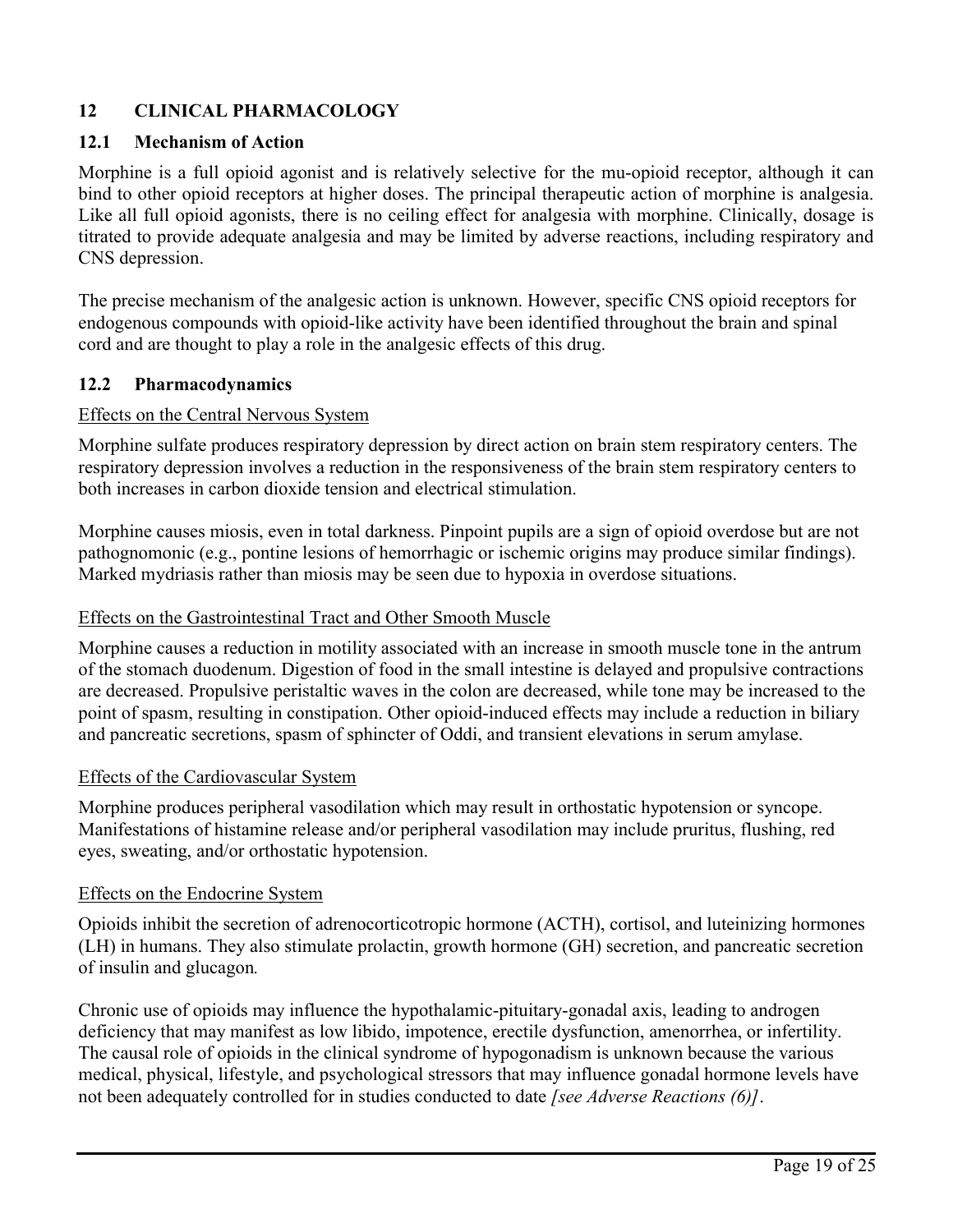### Effects on the Immune System

Opioids have been shown to have a variety of effects on components of the immune system in *in vitro* and animal models. The clinical significance of these findings is unknown. Overall, the effects of opioids appear to be modestly immunosuppressive.

### Concentration–Efficacy Relationships

The minimum effective analgesic concentration will vary widely among patients, especially among patients who have been previously treated with potent agonist opioids. The minimum effective analgesic concentration of morphine for any individual patient may increase over time due to an increase in pain, the development of a new pain syndrome, and/or the development of analgesic tolerance [*see Dosage and Administration (2.1, 2.2)*].

## Concentration–Adverse Reaction Relationships

There is a relationship between increasing morphine sulfate plasma concentration and increasing frequency of dose-related opioid adverse reactions such as nausea, vomiting, CNS effects, and respiratory depression. In opioid-tolerant patients, the situation may be altered by the development of tolerance to opioid-related adverse reactions *[see Dosage and Administration (2.1, 2.2, 2.4)].*

## **12.3 Pharmacokinetics**

## **Distribution**

Morphine has an apparent volume of distribution ranging from 1.0 to 4.7 L/kg after parenteral administration. Protein binding is low, about 36%, and muscle tissue binding is reported as 54%. A bloodbrain barrier exists, and when morphine is introduced outside of the CNS, plasma concentrations of morphine remain higher than the corresponding CSF morphine levels.

### Elimination

Morphine has a total plasma clearance which ranges from 0.9 to 1.2 L/kg/h in postoperative patients, but shows considerable inter individual variation.

### *Metabolism*

The major pathway of clearance is hepatic glucuronidation to morphine-3-glucuronide, which is pharmacologically inactive.

### *Excretion*

The major excretion path of the conjugate is through the kidneys, with about 10% in the feces. Morphine is also eliminated by the kidneys, 2 to 12% being excreted unchanged in the urine. Terminal half-life is commonly reported to vary from 1.5 to 4.5 hours, although the longer half-lives were obtained when morphine levels were monitored over protracted periods with very sensitive radioimmunoassay methods. The accepted elimination half-life in normal subjects is 1.5 to 2 hours.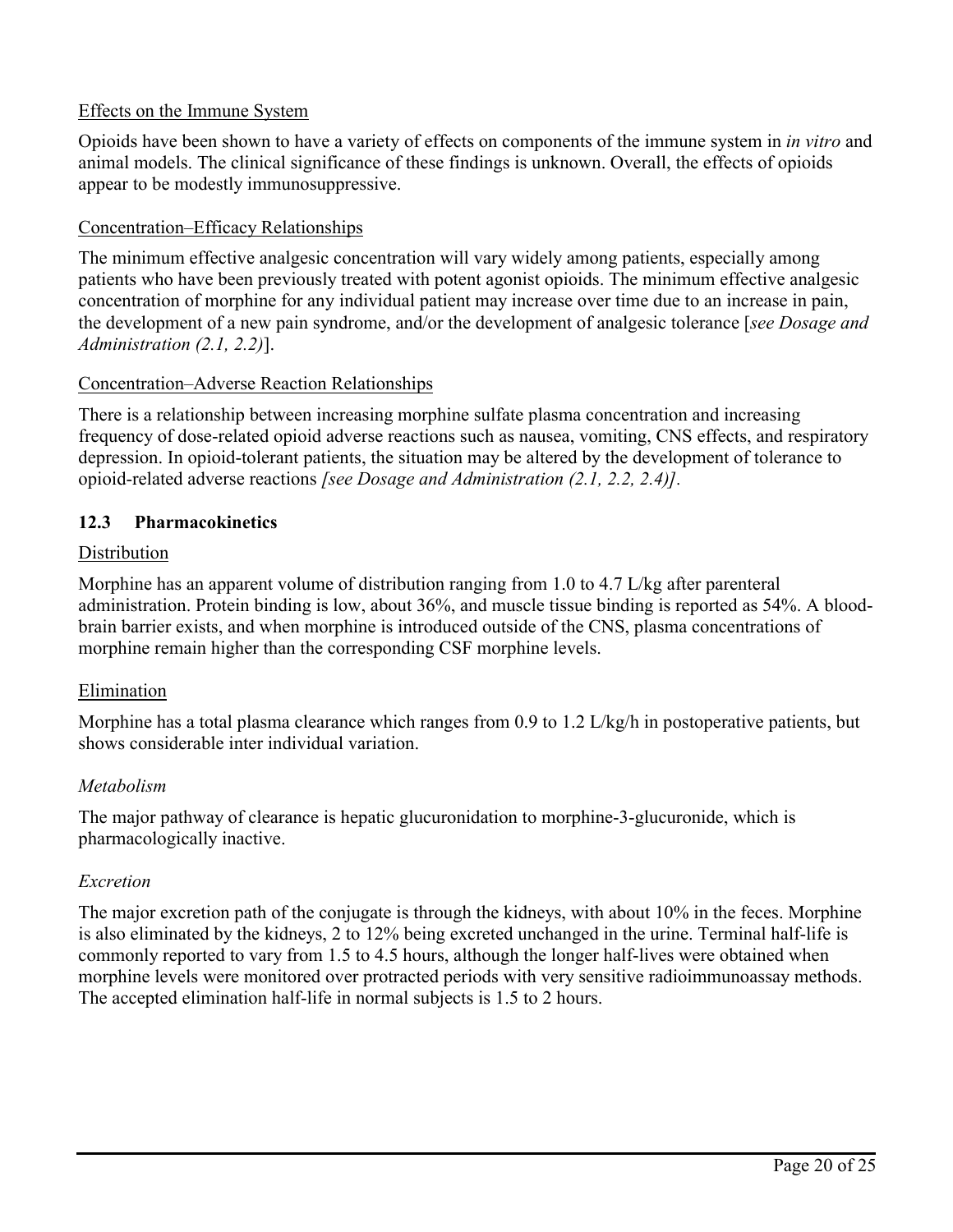## Specific population

*Sex*

While evidence of greater post-operative Morphine Sulfate Injection consumption in men compared to women is present in the literature, clinically significant differences in analgesic outcomes and pharmacokinetic parameters have not been consistently demonstrated. Some studies have shown an increased sensitivity to the adverse effects of Morphine Sulfate Injection, including respiratory depression, in women compared to men.

## *Hepatic Impairment*

Morphine pharmacokinetics are altered in patients with cirrhosis. Clearance was found to decrease with a corresponding increase in half-life. The M3G and M6G to morphine AUC ratios also decreased in these subjects, indicating diminished metabolic activity. Adequate studies of the pharmacokinetics of morphine in patients with severe hepatic impairment have not been conducted.

### *Renal Impairment*

Morphine pharmacokinetics are altered in patients with renal failure. The AUC is increased and clearance is decreased and the metabolites, M3G and M6G, may accumulate to much higher plasma levels in patients with renal failure as compared to patients with normal renal function. Adequate studies of the pharmacokinetics of morphine in patients with severe renal impairment have not been conducted.

## **13 NONCLINICAL TOXICOLOGY**

## **13.1 Carcinogenesis, Mutagenesis, Impairment of Fertility**

### **Carcinogenesis**

Long-term studies in animals to evaluate the carcinogenic potential of morphine have not been conducted.

## **Mutagenesis**

No formal studies to assess the mutagenic potential of morphine have been conducted. In the published literature, morphine was found to be mutagenic in vitro increasing DNA fragmentation in human T-cells. Morphine was also reported to be mutagenic in the in vivo mouse micronucleus assay and positive for the induction of chromosomal aberrations in mouse spermatids and murine lymphocytes. Mechanistic studies suggest that the in vivo clastogenic effects reported with morphine in mice may be related to increases in glucocorticoid levels produced by morphine in these species. In contrast to the above positive findings, in vitro studies in the literature have also shown that morphine did not induce chromosomal aberrations in human leukocytes or translocations or lethal mutations in Drosophila.

### **Impairment of Fertility**

No formal nonclinical studies to assess the potential of morphine to impair fertility have been conducted.

Several nonclinical studies from the literature have demonstrated adverse effects on male fertility in the rat from exposure to morphine. One study in which male rats were administered morphine sulfate subcutaneously prior to mating (up to 30 mg/kg twice daily) and during mating (20 mg/kg twice daily) with untreated females, a number of adverse reproductive effects including reduction in total pregnancies and higher incidence of pseudopregnancies at 20 mg/kg/day (3.2 times the HDD) were reported.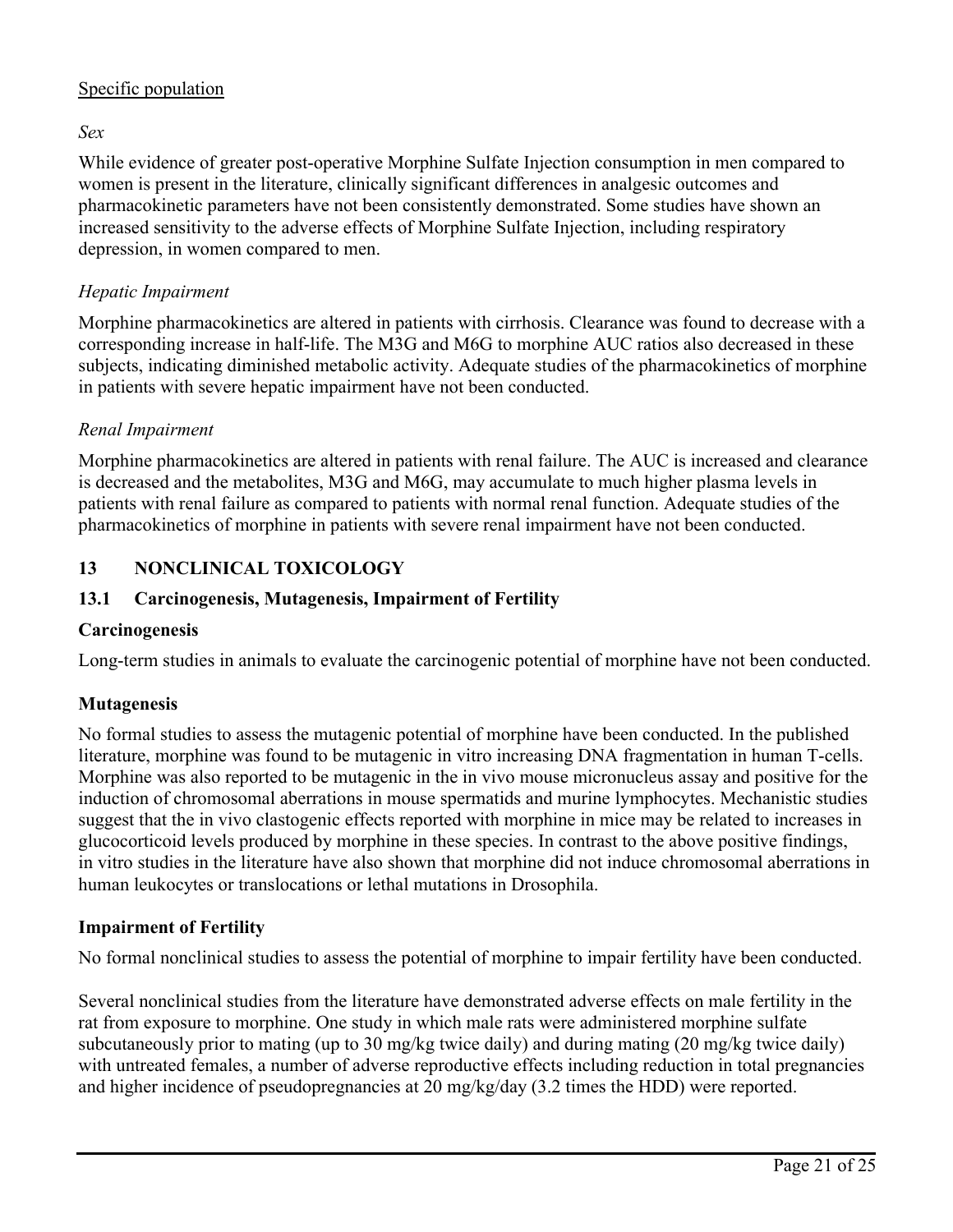Studies from the literature have also reported changes in hormonal levels in male rats (i.e. testosterone, luteinizing hormone) following treatment with morphine at 10 mg/kg/day or greater (1.6 times the HDD).

Female rats that were administered morphine sulfate intraperitoneally prior to mating exhibited prolonged estrous cycles at 10 mg/kg/day (1.6 times the HDD).

Exposure of adolescent male rats to morphine has been associated with delayed sexual maturation and following mating to untreated females, smaller litters, increased pup mortality, and/or changes in reproductive endocrine status in adult male offspring have been reported (estimated 5 times the plasma levels at the HDD).

## **16 HOW SUPPLIED/STORAGE AND HANDLING**

Morphine Sulfate Injection, USP is supplied as a sterile solution in single-dose Carpuject™ cartridges and iSecure™ syringes for intravenous administration as follows:

|                                                                 | Concentration      |
|-----------------------------------------------------------------|--------------------|
| <b>Unit of Sale</b>                                             | (per total volume) |
| NDC 0409-1890-11                                                | $2$ mg/mL          |
| Carton of 10                                                    |                    |
| 1 mL fill in 1.5 mL iSecure <sup>™</sup> Single-dose Prefilled  |                    |
| Syringe with Luer Lock                                          |                    |
| NDC 0409-1891-11                                                | $4$ mg/mL          |
| Carton of 10                                                    |                    |
| 1 mL fill in 1.5 mL iSecure <sup>TM</sup> Single-dose Prefilled |                    |
| Syringe with Luer Lock                                          |                    |
| NDC 0409-1892-11                                                | $8$ mg/mL          |
| Carton of 10                                                    |                    |
| 1 mL fill in 1.5 mL iSecure <sup>™</sup> Single-dose Prefilled  |                    |
| Syringe with Luer Lock                                          |                    |
| NDC 0409-1893-11                                                | $10$ mg/mL         |
| Carton of 10                                                    |                    |
| 1 mL fill in 1.5 mL iSecure <sup>™</sup> Single-dose Prefilled  |                    |
| Syringe with Luer Lock                                          |                    |
| NDC 0409-1894-11                                                | $15 \text{ mg/mL}$ |
| Carton of 10                                                    |                    |
| 1 mL fill in 1.5 mL iSecure <sup>TM</sup> Single-dose Prefilled |                    |
| Syringe with Luer Lock                                          |                    |
| NDC 0409-1890-01                                                | $2$ mg/mL          |
| Carton of 10                                                    |                    |
| 1 mL fill in 2.5 mL Carpuject™ Single-dose cartridge            |                    |
| with Luer Lock for the Carpuject™ Syringe System                |                    |
| NDC 0409-1891-01                                                | $4$ mg/mL          |
| Carton of 10                                                    |                    |
| 1 mL fill in 2.5 mL Carpuject™ Single-dose cartridge            |                    |
| with Luer Lock for the Carpuject™ Syringe System                |                    |
| NDC 0409-1892-01                                                | $8$ mg/mL          |
| Carton of 10                                                    |                    |
| 1 mL fill in 2.5 mL Carpuject™ Single-dose cartridge            |                    |
| with Luer Lock for the Carpuject <sup>TM</sup> Syringe System   |                    |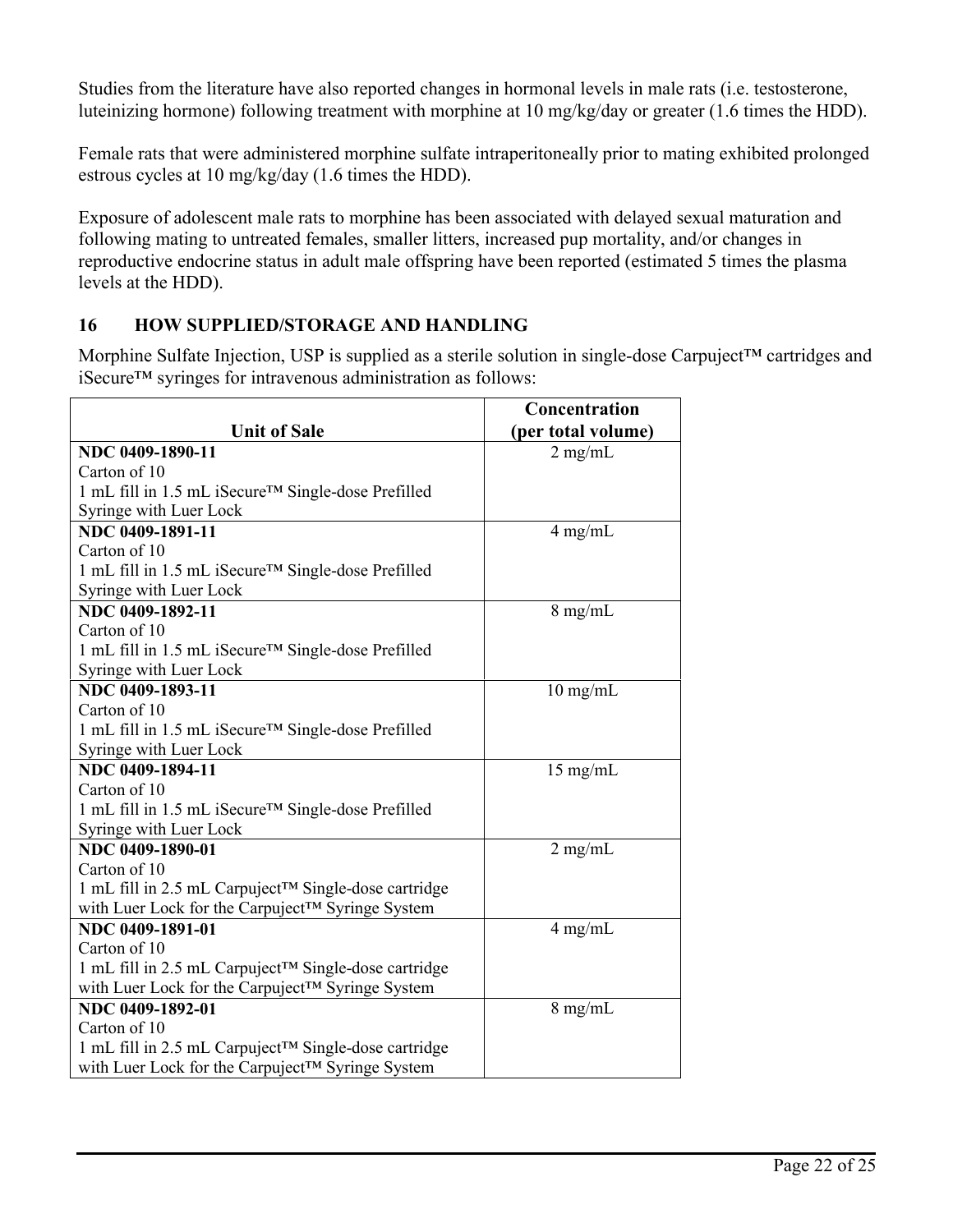|                                                                  | Concentration      |
|------------------------------------------------------------------|--------------------|
| <b>Unit of Sale</b>                                              | (per total volume) |
| NDC 0409-1893-01                                                 | $10 \text{ mg/mL}$ |
| Carton of 10                                                     |                    |
| 1 mL fill in 2.5 mL Carpuject <sup>™</sup> Single-dose cartridge |                    |
| with Luer Lock for the Carpuject™ Syringe System                 |                    |
| NDC 0409-1894-01                                                 | $15 \text{ mg/mL}$ |
| Carton of 10                                                     |                    |
| 1 mL fill in 2.5 mL Carpuject <sup>™</sup> Single-dose cartridge |                    |
| with Luer Lock for the Carpuject™ Syringe System                 |                    |

Store at 20°C to 25°C (68°F to 77°F) [See USP Controlled Room Temperature] until ready to use. PROTECT FROM LIGHT. DO NOT FREEZE. Contains no preservative or antioxidant. DISCARD ANY UNUSED PORTION. DO NOT HEAT-STERILIZE.

## **17 PATIENT COUNSELING INFORMATION**

#### Serotonin Syndrome

Opioids can cause a rare but potentially life-threatening condition resulting from concomitant administration of serotonergic drugs. Instruct patients to inform their physicians if they are taking, or plan to take serotonergic medications *[see Drug Interactions (7)]*.

#### Constipation

Advise patients of the potential for severe constipation, including management instructions and when to seek medical attention *[see Adverse Reactions (6)]*.

Distributed by Hospira, Inc., Lake Forest, IL 60045 USA



 $LAB-0841-4.0$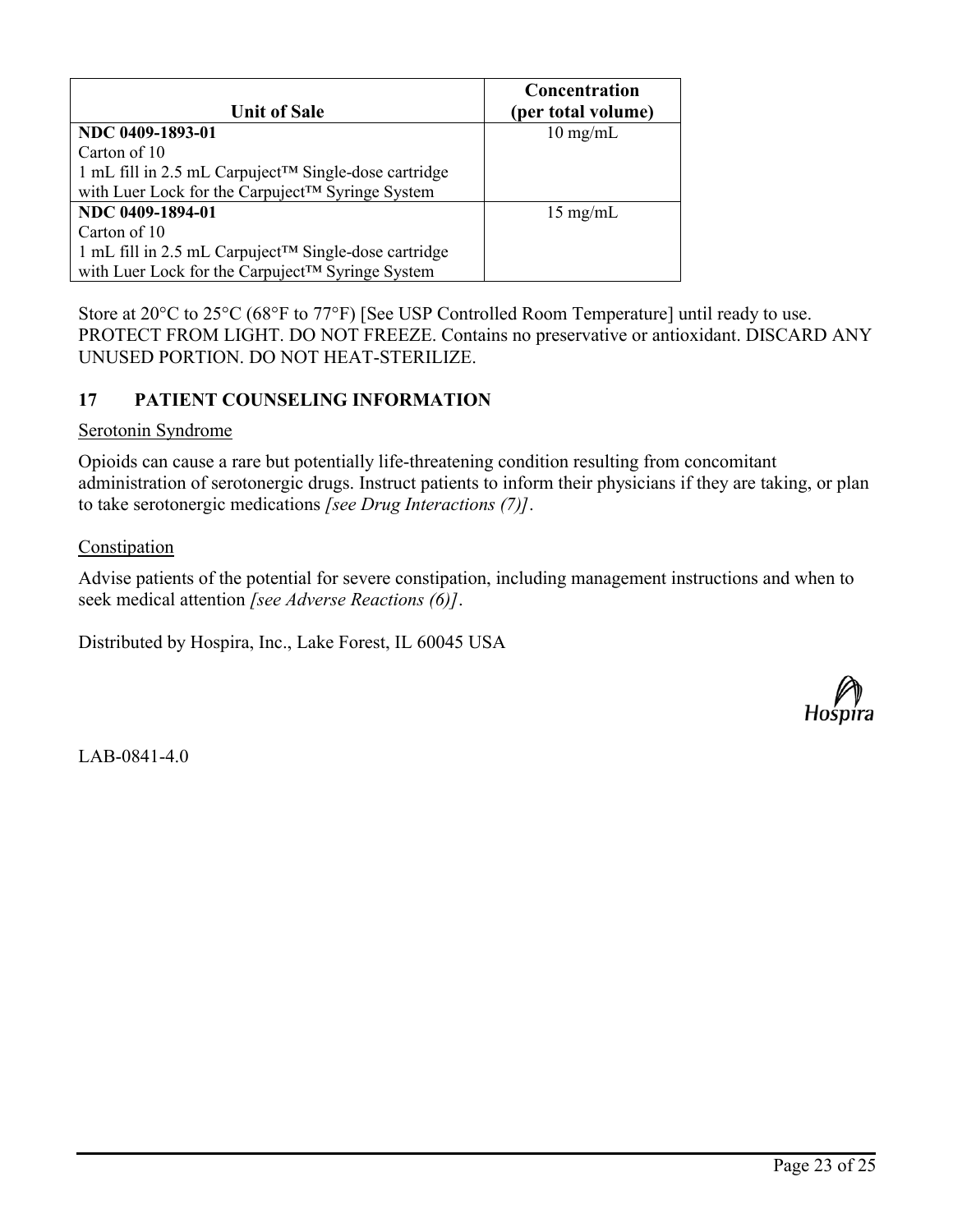## **INSTRUCTIONS FOR USE**

Parenteral drug products should be inspected visually for particulate matter and discoloration prior to administration, whenever solution and container permit. Do not use if color is darker than pale yellow, if it is discolored in any other way, or if it contains a precipitate.

Carpuject™ Single-dose cartridges with Luer Lock are packaged in a Slim-Pak™ tamper detection package. Note that a needle is not included.

Instructions for using the Carpuject™ Syringe are available with the reusable Carpuject™ Holder, List 2049-02.

Carpuject™ Single-dose cartridges are to be used ONLY with Carpuject™ Holders, List 2049-02.

To prevent needlestick injuries, needles should not be recapped, purposely bent or broken by hand. Blunt Cannulas should not be recapped, purposely bent or broken by hand.

#### **To Use iSecure™ Syringe**

1. Remove green tamper evident band in a clockwise motion.







Remove the plunger rod.